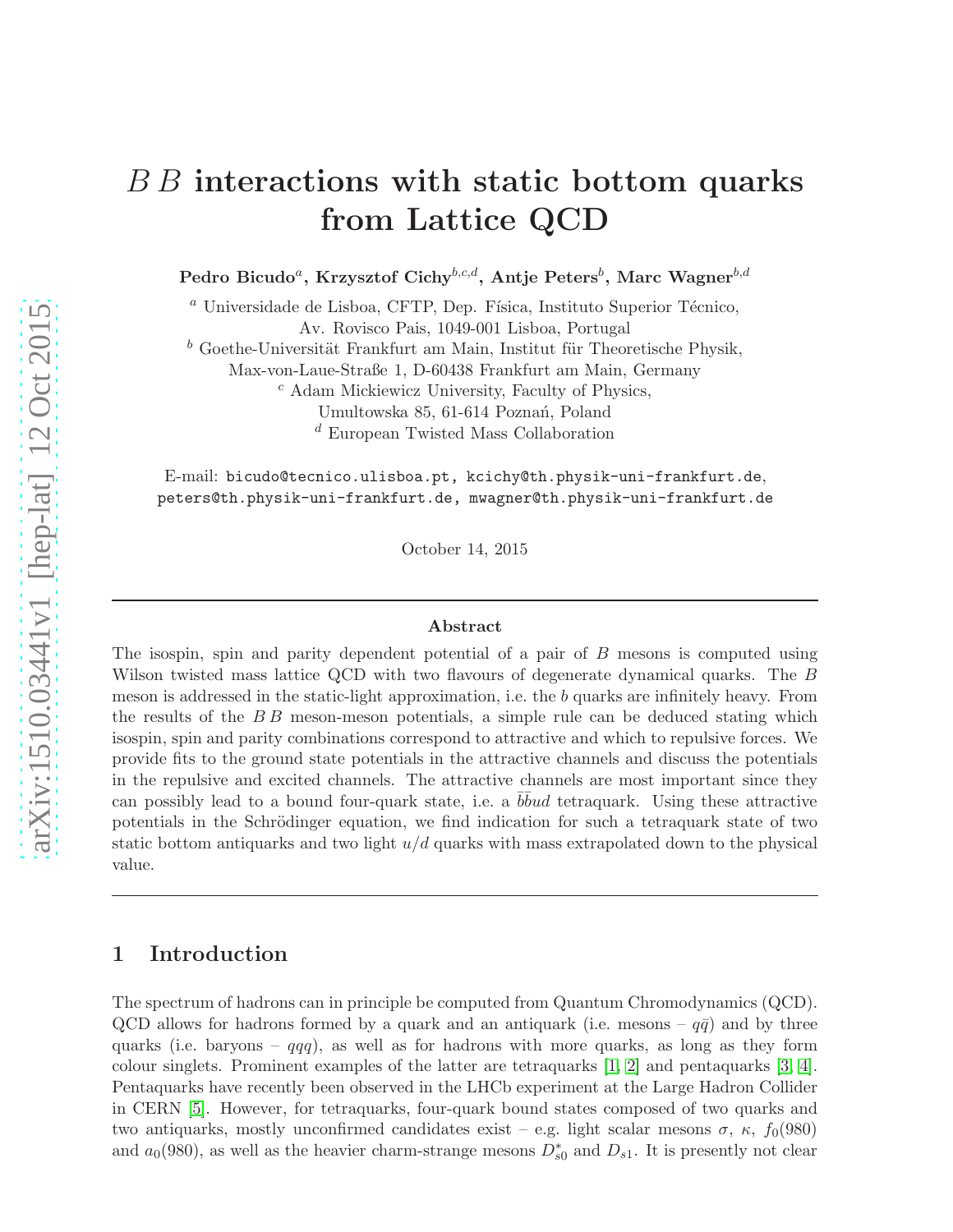whether these states are sufficiently well described by the quark models assuming the standard  $q\bar{q}$  structure and it is likely that they are a mixture of this standard quark structure and a tetraquark structure. Although many of these states, e.g. the  $Z_c^{\pm}$ , have received considerable experimental attention by the BELLE collaboration [\[6,](#page-24-2) [7\]](#page-24-3), the Cleo-C collaboration [\[8\]](#page-24-4), the BESIII collaboration [\[9,](#page-24-5) [10,](#page-24-6) [11,](#page-24-7) [12,](#page-24-8) [13\]](#page-24-9) and the LHCb collaboration [\[14\]](#page-24-10), it is still necessary to extend these measurements to know more about the decay channels. Combined with theoretical investigations, it may allow to clarify the status of these candidates in the near future.

The role of lattice QCD in this context is important, since it allows for quantitative predictions directly based on the QCD Lagrangian. There are several different strategies that can be followed.

First, one can assume the standard quark-antiquark picture and calculate the expected masses of mesons with desired quantum numbers. If the reached precision is conclusive, any deviations of the computed mass from experiment strongly suggest that the underlying  $q\bar{q}$  structure is not the correct one. However, this is at best an indirect vague evidence for a tetraquark structure. Moreover, such computations encounter several difficulties, in particular related to decays. Furthermore, such investigations are essentially limited to hadrons containing quarks not heavier than the charm quark, since the dynamical treatment of bottom quarks is at present very difficult, i.e. it would require very fine lattice spacings.

Second, one can also assume a pure tetraquark structure  $qq\bar{q}\bar{q}$ , as done e.g. in Refs. [\[15,](#page-24-11) [16,](#page-24-12) [17,](#page-24-13) [18,](#page-24-14) [19,](#page-24-15) [20\]](#page-24-16). This is even more challenging, since the number of Wick contractions increases with respect to the  $q\bar{q}$  case and it is essential to precisely compute the typically noisy disconnected contributions. Probably due to these difficulties, Lattice QCD computations with four quarks of finite mass have so far found no evidence for charmed tetraquark bound states with  $cc\bar{u}\bar{d}$  [\[21,](#page-24-17) [22\]](#page-24-18) nor for resonances of the  $Z_c$  family [\[18\]](#page-24-14).

A third possible approach is using the static approximation for all four quarks. Lattice QCD computations show clear evidence for four-body tetraquark potentials [\[23,](#page-25-0) [24\]](#page-25-1) and tetraquark flux tubes [\[25,](#page-25-2) [26\]](#page-25-3). These potentials are then used as input for four-quark models. However, even with a state-of-the-art unitarized four-quark model, the number of tetraquark bound states and resonances produced with the static potentials tend to be too large [\[27\]](#page-25-4).

The fourth strategy and the one we follow in this work is a compromise between the previously discussed approaches. We treat the heavy quarks in the static approximation while the light quarks have a finite mass. This is most appropriate if the heavy quarks are bottom (anti)quarks. One can then extract via lattice QCD the potentials of two static antiquarks in the presence of two quarks of finite mass. Here, we extend recent studies of  $b\bar{b}u$ d tetraquarks [\[28,](#page-25-5) [29,](#page-25-6) [30\]](#page-25-7). In particular, we consider the light-quark mass dependence of tetraquarks found in Ref. [\[30\]](#page-25-7) with unphysically heavy  $u/d$  quark mass and we find evidence that the binding survives in the limit of the physical pion mass. Moreover, we discuss in more detail the lattice techniques that we use and we also show complete results for many different B B channels, attractive and repulsive and containing ground state as well as excited B mesons. In the near future, we also plan to perform an extension of our investigations to the related  $b\bar{b}$  tetraquarks claimed by the BELLE Collaboration [\[31\]](#page-25-8). Such tetraquarks are more difficult to study with lattice QCD, since they couple to several decay channels.

The strategy that we follow to avoid some of the tetraquark technical difficulties follows an idea proposed already in the 1980s [\[32,](#page-25-9) [33\]](#page-25-10). We study  $b\bar{b}u$  four-quark systems for which it is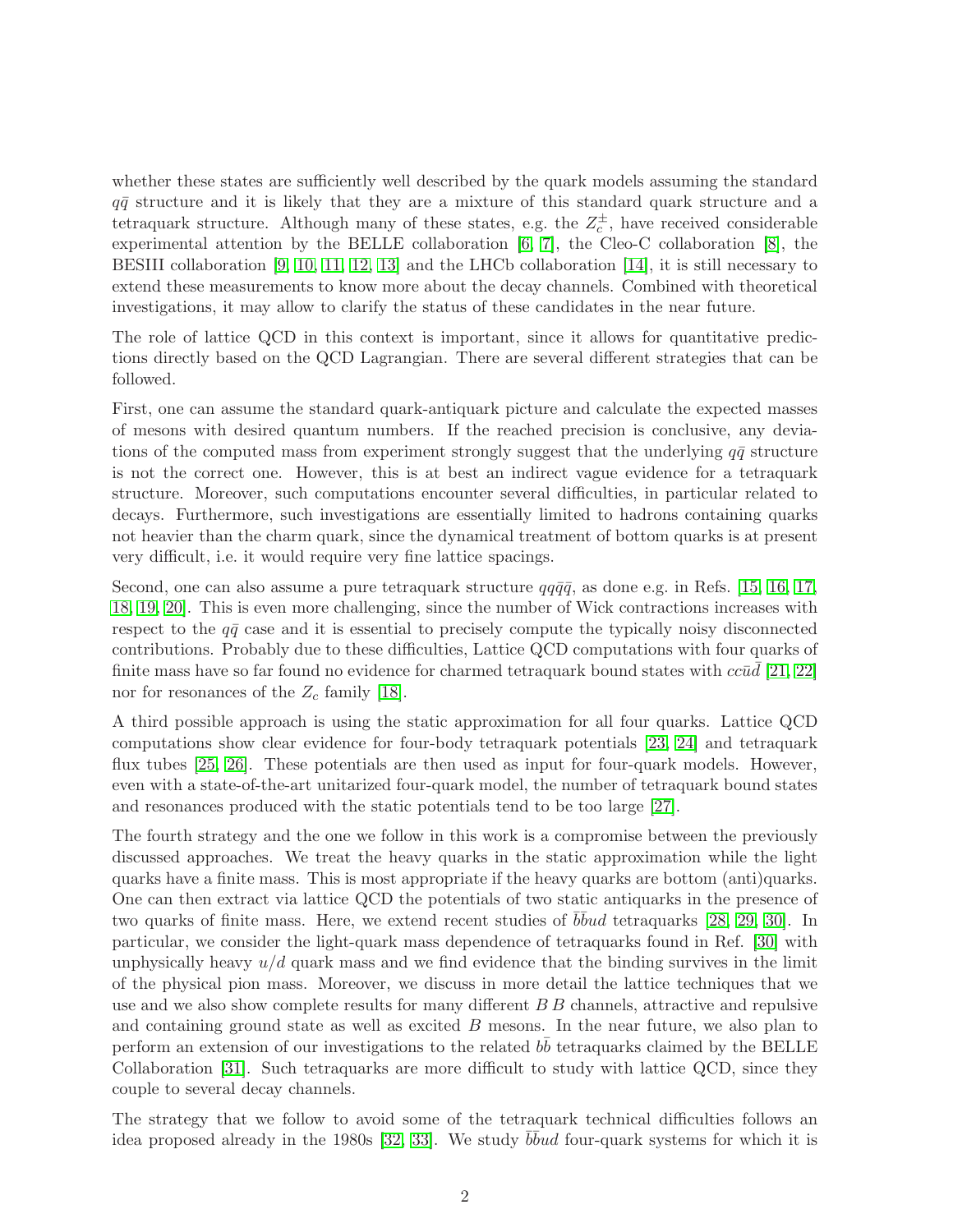

<span id="page-2-0"></span>Figure 1: (a) At very short  $\bar{b}\bar{b}$  separations, the  $\bar{b}$  quarks interact with a perturbative one-gluonexchange Coulomb potential. (b) At large separations the light quarks, for instance  $ud$ , screen the interaction and the four quarks form two rather weakly interacting B or  $B^*$  mesons.

clear, from the basic principles of QCD, that they form bound states if the antiquarks are heavy enough [\[32,](#page-25-9) [33,](#page-25-10) [34,](#page-25-11) [35,](#page-25-12) [36,](#page-25-13) [37,](#page-25-14) [38,](#page-25-15) [39,](#page-25-16) [40,](#page-25-17) [41,](#page-25-18) [42\]](#page-25-19). To understand why binding should occur, it is convenient to use the Born-Oppenheimer [\[43\]](#page-25-20) perspective, where the wave function of the two heavy antiquarks is determined considering an effective potential describing the light quarks. At very short  $b\bar{b}$  separations, the  $\bar{b}$  quarks interact with a perturbative one-gluon-exchange Coulomb potential, while at large separations, the light quarks screen the interaction and the four quarks form two rather weakly interacting  $B$  mesons, as illustrated in Fig. [1.](#page-2-0) Thus, a screened Coulomb potential is expected. This potential clearly produces a bound state, provided the antiquarks  $b\bar{b}$ are heavy enough.

The calibration problem of quark models is avoided by using  $b\bar{b}$  potentials obtained from lattice QCD computations. We profit from the fact that the very heavy bottom antiquarks allow for the Born-Oppenheimer approximation [\[43\]](#page-25-20). From the perspective of the two lighter quarks, the heavy antiquarks  $b\bar{b}$  can be approximated as static colour charges. The static approximation is most appropriate for a comparatively easy extraction of the potential in lattice QCD. Then, after the energy of the light quarks  $u/d$  is found, it can be used as an effective potential for the heavy antiquarks  $b\bar{b}$ . For a detailed introduction to this strategy, see Refs. [\[28,](#page-25-5) [30\]](#page-25-7).

Moreover, this approach may turn out to be very interesting for effective models, relying on hadron-hadron potentials. The most important hadron-hadron potential is the N N interaction, derived and modelled in great detail by several groups, crucial for our understanding of many aspects of nuclear and astrophysics. A problem with the different  $NN$  potentials is that they can not be measured directly. Thus, the lattice QCD potentials between static-light mesons [\[44,](#page-25-21) [45,](#page-25-22) [46,](#page-25-23) [47,](#page-26-0) [48,](#page-26-1) [49,](#page-26-2) [50,](#page-26-3) [52,](#page-26-4) [51,](#page-26-5) [53\]](#page-26-6) might be used to test the techniques used by different groups to derive the  $N N$  interactions, either from quark degrees of freedom [\[54,](#page-26-7) [55,](#page-26-8) [56\]](#page-26-9) or from effective degrees of freedom [\[57,](#page-26-10) [58,](#page-26-11) [59,](#page-26-12) [60\]](#page-26-13).

The paper is organized as follows. In Sec. [2,](#page-3-0) we shortly review twisted mass lattice QCD and our lattice setup. Sec. [3](#page-4-0) discusses the creation operators used to excite the states that we investigate and the relevant symmetries. Sec. [4](#page-11-0) presents our numerical results and provides a detailed discussion of our findings. We conclude in Sec. [5.](#page-22-0)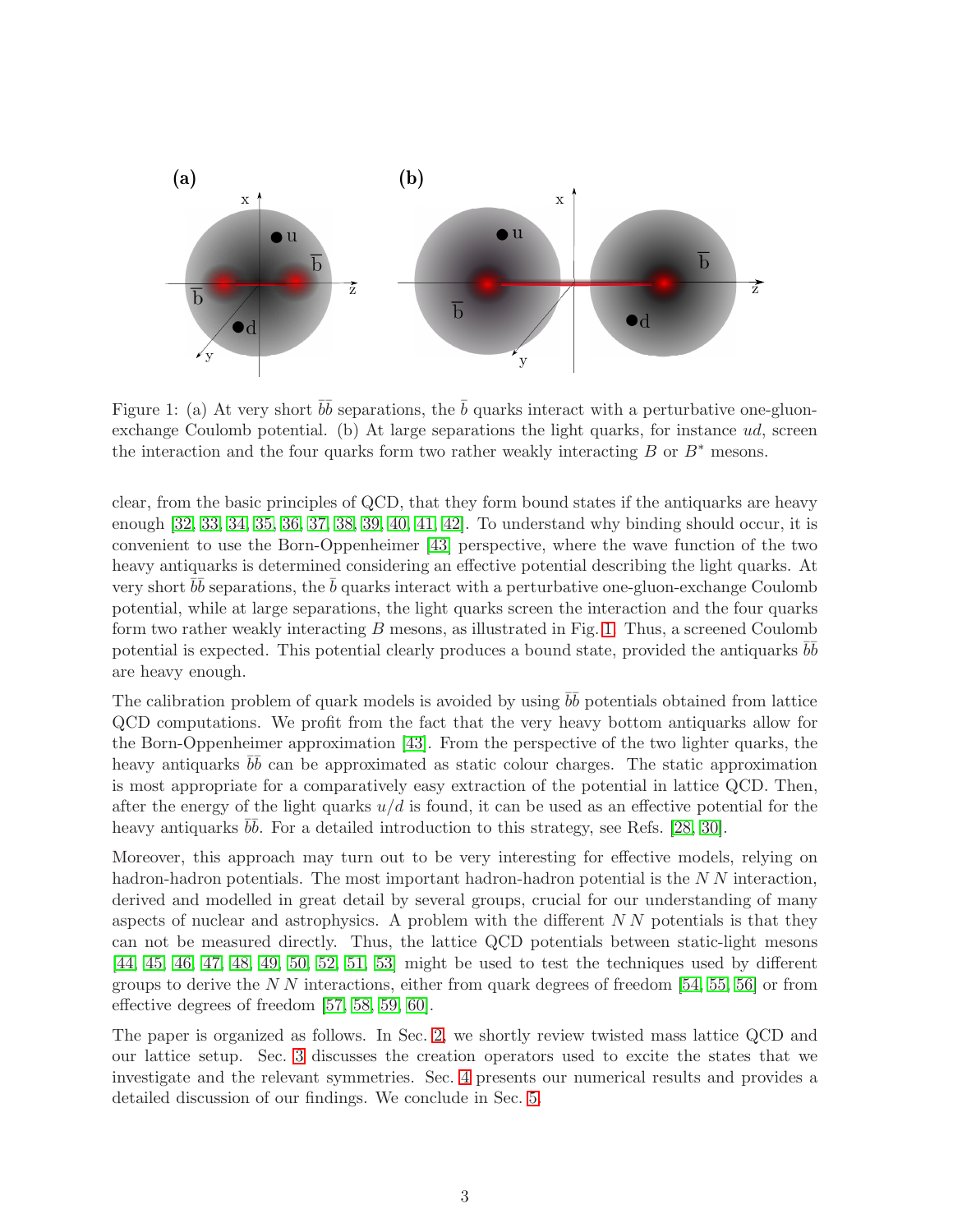Table 1: Parameters of  $N_f = 2$  gauge ensembles generated by ETMC [\[69,](#page-27-0) [70,](#page-27-1) [68\]](#page-27-2). Shown are the inverse bare coupling  $\beta$ , lattice size  $(L/a)^3 \times (T/a)$ , bare twisted light sea quark mass in lattice units  $a\mu$ ,  $r_0/a$  [\[71\]](#page-27-3), lattice spacing a [\[68,](#page-27-2) [72\]](#page-27-4), physical extent of the lattice L in fm and the number of configurations used.

<span id="page-3-2"></span>

| Ensemble $\beta$ lattice $a\mu$ |  |  | $r_0/a$ $a$ [fm] $L$ [fm] confs                                                                                                        |      |
|---------------------------------|--|--|----------------------------------------------------------------------------------------------------------------------------------------|------|
|                                 |  |  | $\overline{B40.24}$ $\overline{3.90}$ $\overline{24^3 \times 48}$ $\overline{0.0040}$ $\overline{5.35(4)}$ $\overline{0.0790(26)}$ 1.9 | 480  |
|                                 |  |  | B85.24 3.90 $24^3 \times 48$ 0.0085 5.35(4) 0.0790(26) 1.9                                                                             | 400  |
|                                 |  |  | B150.24 3.90 $24^3 \times 48$ 0.0150 5.35(4) 0.0790(26) 1.9                                                                            | -260 |

## <span id="page-3-0"></span>2 Twisted mass lattice QCD and lattice setup

Twisted mass QCD (tmQCD) is a formulation of QCD with a chirally rotated mass term. It was introduced in Refs. [\[61,](#page-26-14) [62\]](#page-26-15), where it was shown that this theory is equivalent to standard QCD, but in its lattice formulation there is a possibility to obtain the so-called *automatic*  $\mathcal{O}(a)$ *improvement*, which means that the discretization effects are absent at  $\mathcal{O}(a)$ , leaving  $\mathcal{O}(a^2)$  as the leading cut-off effects.

In this paper, we work with tmQCD on the lattice (tmLQCD), with  $N_f = 2$  dynamical quark flavours and the fermionic action takes the form [\[61,](#page-26-14) [62\]](#page-26-15):

<span id="page-3-3"></span>
$$
S_F[\chi, \bar{\chi}, U] = a^4 \sum_x \bar{\chi}(x) \Big( D_{\rm W} + i\mu \gamma_5 \tau_3 \Big) \chi(x), \tag{1}
$$

where  $D_W$  is the standard Wilson Dirac operator:

$$
D_W = \frac{1}{2} \left( \gamma_\mu (\nabla_\mu + \nabla_\mu^*) - a \nabla_\mu^* \nabla_\mu \right),\tag{2}
$$

with the forward  $(\nabla_{\mu})$  and backward  $(\nabla_{\mu}^{*})$  covariant derivatives,  $\chi = (\chi^{(u)}, \chi^{(d)})$  is the light quark doublet in the so-called *twisted basis*, related to the physical basis by the twist rotation:

<span id="page-3-1"></span>
$$
\psi = e^{i\gamma_5 \tau_3 \omega/2} \chi \tag{3}
$$

where  $\omega$  is the twist angle.

The gauge action used in our current work is the tree-level Symanzik improved action [\[63\]](#page-26-16):

$$
S_G[U] = \frac{\beta}{3} \sum_x \left( b_0 \sum_{\mu,\nu=1} \text{Re Tr} \left( 1 - P_{x;\mu,\nu}^{1\times1} \right) + b_1 \sum_{\mu \neq \nu} \text{Re Tr} \left( 1 - P_{x;\mu,\nu}^{1\times2} \right) \right),\tag{4}
$$

where  $b_1 = -\frac{1}{12}$ ,  $b_0 = 1 - 8b_1$ ,  $\beta = 6/g_0^2$ ,  $g_0$  is the bare coupling,  $P^{1 \times 1}$ ,  $P^{1 \times 2}$  are the plaquette and the  $1 \times 2$  Wilson loops, respectively.

To achieve automatic  $\mathcal{O}(a)$  improvement, the hopping parameter  $\kappa = (8 + 2am_0)^{-1}$ , is tuned to maximal twist by setting it to its critical value, at which the PCAC quark mass vanishes [\[61,](#page-26-14) [64,](#page-26-17) [65,](#page-26-18) [66,](#page-26-19) [67\]](#page-26-20). The condition of automatic  $\mathcal{O}(a)$  improvement corresponds to tuning  $\omega$  in Eq. [\(3\)](#page-3-1) to  $\omega = \pi/2$ .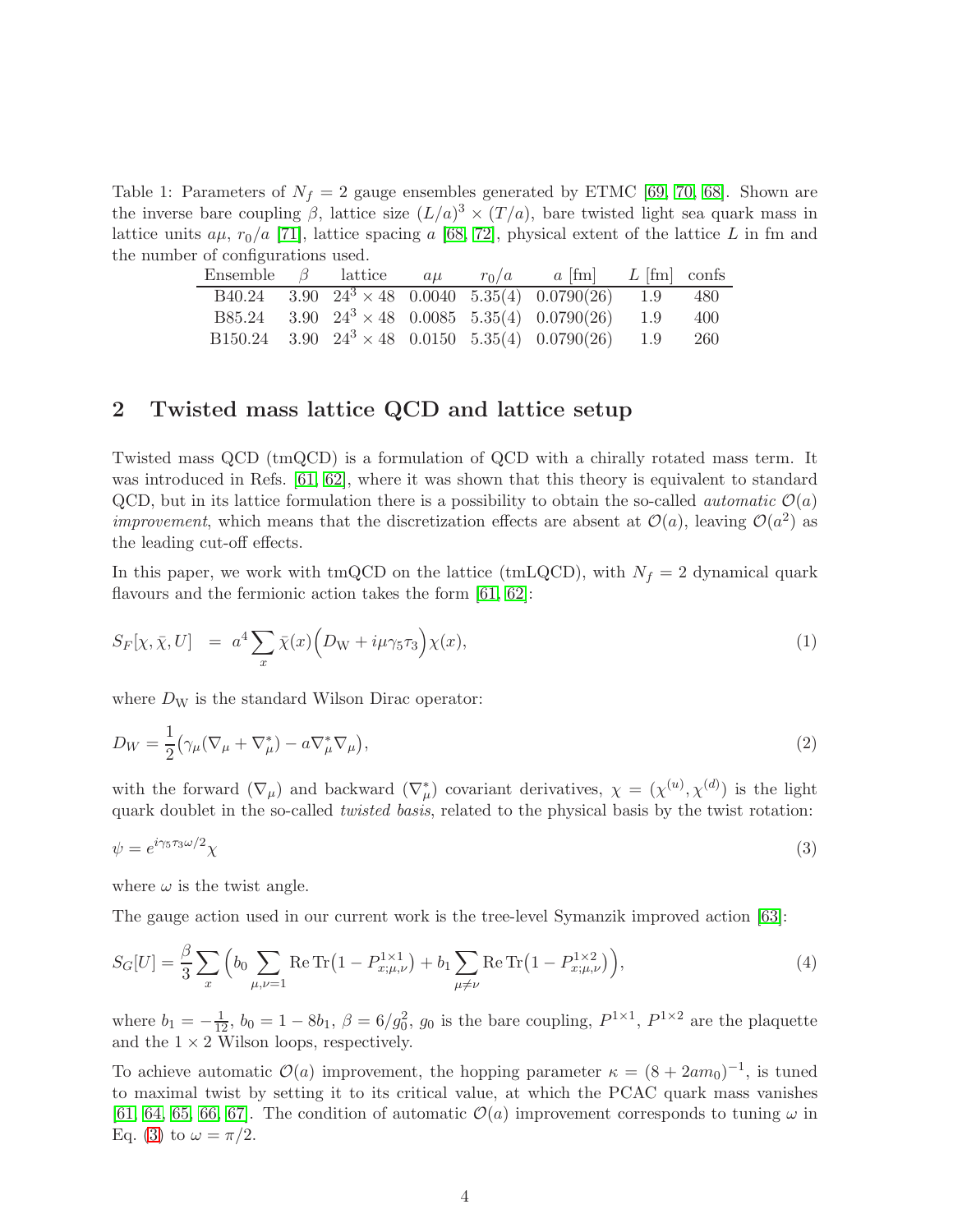We use three ensembles of gauge field configurations generated by ETMC, with parameters listed in Tab. [1.](#page-3-2) The lattice spacing is around 0.079 fm and the infinite-volume pion mass  $m_{\pi} \approx 340$ MeV (B40.24),  $m_{\pi} \approx 480$  MeV (B85.24) and  $m_{\pi} \approx 650$  MeV (B150.24). The physical spatial extents of the lattices are around 2 fm. We use a unitary setup, i.e. a doublet of degenerate  $u/d$  valence quarks described by the action [\(1\)](#page-3-3). The corresponding  $u/d$  quark masses for our ensembles are unphysically heavy, but allow for an extrapolation to the physical light quark masses.

The number of used configurations is 480 for B40.24, 400 for B85.24 and 260 for B150.24, with a separation of 10 (B40.24) or 20 HMC trajectories (B85.24, B150.24). On each configuration, 24 stochastic timeslice propagators are computed  $(Z_2 \times Z_2)$  complex noise), 12 u quark propagators and 12 d quark propagators, all located on the same timeslice (this allows to form  $\mathcal{O}(12 \times 12)$ ) samples for  $B\bar{B}$  correlators discussed below in detail); the timeslices are cyclically shifted to further reduce possible autocorrelations.

## <span id="page-4-0"></span>3 *BB* creation operators

## 3.1 B mesons

B mesons are mesons containing a b antiquark/quark and a lighter  $u/d$  quark/antiquark (for example, experimentally established mesons included in the PDG review [\[73\]](#page-27-5):  $B^{\pm}$ ,  $B^0$ ,  $\bar{B}^0$ ). Their masses are around 5.3 GeV and are dominated by the contribution from the bottom quark/antiquark. In Lattice QCD, the lighter quarks  $(u, d, s, c)$  can be treated fully relativistically. This is, however, not possible when it comes to the bottom quark, whose mass is larger than the typical UV cut-off on the lattice, i.e. the inverse lattice spacing. One way to treat the b quark is to use Heavy Quark Effective Theory (HQET) [\[74,](#page-27-6) [75\]](#page-27-7). The leading order of HQET is the static approximation, which means that the bottom quark is treated as infinitely heavy and hence static, i.e. its spatial position is fixed. This approximation is used in all lattice computations in this paper.

Hence  $B$  mesons are approximated as static-light mesons, which are made from a static antiquark  $\overline{Q}$  and either of the light quarks  $(u, d)^{1}$  $(u, d)^{1}$  $(u, d)^{1}$ . The isospin  $I = 1/2$  and  $I_z \in \{-1/2, +1/2\}$ . There are no interactions involving the static quark spin<sup>[2](#page-4-2)</sup>, hence it is more appropriate to classify static-light mesons by the total angular momentum of their lighter (fully relativistic) degrees of freedom j. The total angular momentum is  $j = |l \pm 1/2|$ , where l is the orbital angular momentum and  $\pm 1/2$  is the spin of the light quark. We do not consider angular momentum  $l \neq 0$ , therefore  $j = 1/2$  and  $j_z = \{-1/2, +1/2\}$ , which is the spin of the u/d quark. Parity is also a quantum number,  $P \in \{+, -\}.$  However, charge conjugation is not a good quantum number, since the two quarks in a meson are non-identical.

We use yet another common notation to label the states:

• S denotes the state with  $l = 0$  (s-wave),  $j = |j_z| = 1/2$ ,  $P = -$ , corresponding to  $B/B^*$ in Ref. [\[73\]](#page-27-5) with  $J^{\mathcal{P}} = 0^-$  ( $B^{\pm}$  or  $B^0$  mesons) or  $J^{\mathcal{P}} = 1^-$  ( $B^*$ ); in the static limit,  $B/B^*$ 

<span id="page-4-1"></span><sup>&</sup>lt;sup>1</sup>The theoretical discussion is very similar in the case of s and c quarks – see our previous paper [\[30\]](#page-25-7).

<span id="page-4-2"></span><sup>&</sup>lt;sup>2</sup>However, in nature the static quark spin effects are obviously present in  $B$  mesons, since  $b$  quarks are not perfectly static. An exploratory study of such effects was presented in Ref. [\[76\]](#page-27-8) and interesting qualitative results were found.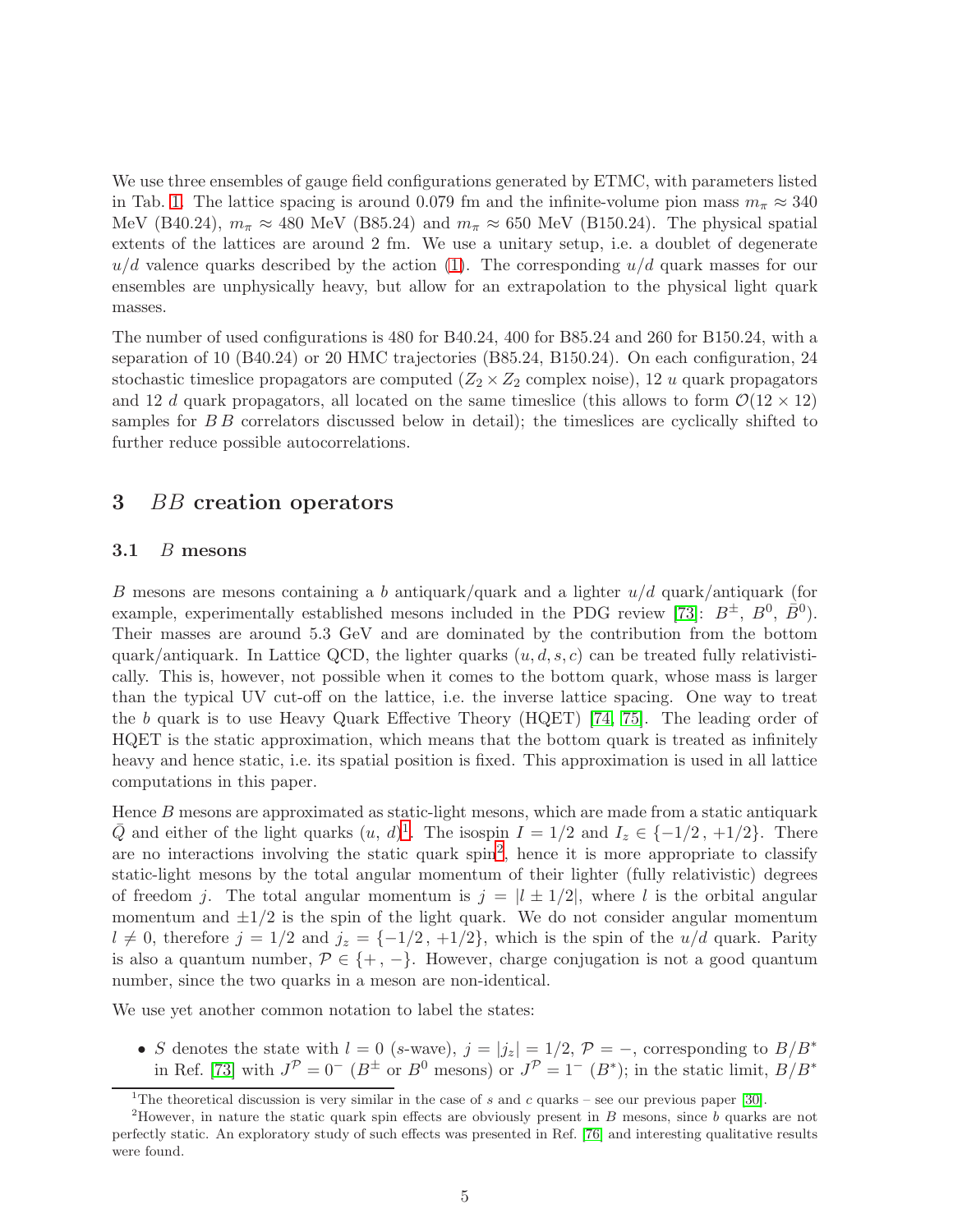mesons are degenerate in mass, since the parallel or anti-parallel alignment of the spin of the b antiquark and the lighter quark spin does not matter, because the spin of a static antiquark does not contribute to the energy of the system,

- P<sub>-</sub> denotes<sup>[3](#page-5-0)</sup> Experimentally, this corresponds to  $B_0^*$  (with  $J^P = 0^+$ ) or  $B_1^*$  ( $J^P = 1^+$ ) in Refs. [\[78,](#page-27-9) [79\]](#page-27-10) (these are, however, very broad resonances with largely unknown properties, in particular they are not included in Ref. [\[73\]](#page-27-5)).
- We do not consider angular momentum excitations in this work, but the next states would be  $P_+$  ( $l = 1$  in quark models,  $l = 1$  or  $l = 2$  in QCD) with  $j = 3/2$ ,  $P = +$ , corresponding to  $B_1$  ( $J^{\mathcal{P}} = 1^+$ ) or  $B_2^*$  ( $J^{\mathcal{P}} = 2^+$ ) [\[78,](#page-27-9) [79\]](#page-27-10) (these resonances are narrow enough and hence have been much better investigated, in particular  $B_1$  and  $B_2^*$  are included in Ref. [\[73\]](#page-27-5)), then  $D_{-}$  ( $l = 2$  in quark models,  $l = 1$  or  $l = 2$  in QCD),  $j = 3/2$ ,  $P = -$ , etc.

The trial states to investigate static-light mesons are  $Q\Gamma\psi|\Omega\rangle$  for the  $Qq$  case. For the ground state (S meson),  $\Gamma$  can be chosen as  $\gamma_5(1-\gamma_0)/2$ , or  $\gamma_j(1-\gamma_0)/2$ , while for the first excited state (P\_ meson),  $\Gamma$  can be  $(1 + \gamma_0)/2$  or  $\gamma_i \gamma_5 (1 + \gamma_0)/2$ . Note that this holds in QCD, while in tmLQCD S and P<sup>−</sup> are from the same sector, since parity is not an exact symmetry (see below).

For a more detailed discussion of static-light mesons, we refer to Refs. [\[80,](#page-27-11) [81\]](#page-27-12).

#### 3.2 BB systems

#### 3.2.1 Continuum

Our aim is to to determine the potential of a pair of B mesons as a function of their spatial separation  $r$ , taken to be along the  $z$  axis. We will consider static quarks which are antiquarks, i.e. the B meson is  $\overline{Q}q$ . Let the positions of the static antiquarks to be  $r_1 = (0, 0, -r/2)$  and  $\mathbf{r}_2 = (0, 0, +r/2)$ , i.e.  $r = |\mathbf{r}_1 - \mathbf{r}_2|$ . These coordinates then define the position of each static-light meson.

We now discuss the quantum numbers that characterize the B B states.

**Flavour quantum numbers.** The isospin is carried only by the u and d quarks. The  $BB$ system consisting of two Qu or Qd static-light mesons can thus have isospin  $I \in \{0, 1\}$  and  $I_z \in \{-1, 0, +1\}.$ 

Angular momentum. Rotational symmetry is restricted to rotations around the axis of separation of static antiquarks, hence the states can be classified by the z-component of the total angular momentum. Since the spin of the static antiquark plays no dynamical role, it is more appropriate to label states by  $j_z$  of the relativistic  $u/d$  quark, i.e.  $j_z \in \{-1, 0, +1\}$ .

**Parity.** The states can be labeled by the eigenvalue of the parity operator  $P \in \{+, -\}.$ 

**Reflection across x-axis.** For states with  $j_z = 0$  another symmetry exists – reflection around one of the axes perpendicular to the axis of separation, chosen here to be the  $x$ -axis. We label the corresponding quantum number by  $\mathcal{P}_x$ , which can take values  $\{+, -\}$ . Note that when using  $|j_z|$  instead of  $j_z$ ,  $\mathcal{P}_x$  is a quantum number for all states, i.e. also for  $j_z \neq 0$ .

<span id="page-5-0"></span><sup>&</sup>lt;sup>3</sup>The notation comes from quark models, in which P– corresponds to the orbital angular momentum  $l = 1$ (p-wave). However, in QCD there is (roughly equal) contribution from both  $l = 1$  and  $l = 0$ , cf. e.g. Ref. [\[77\]](#page-27-13).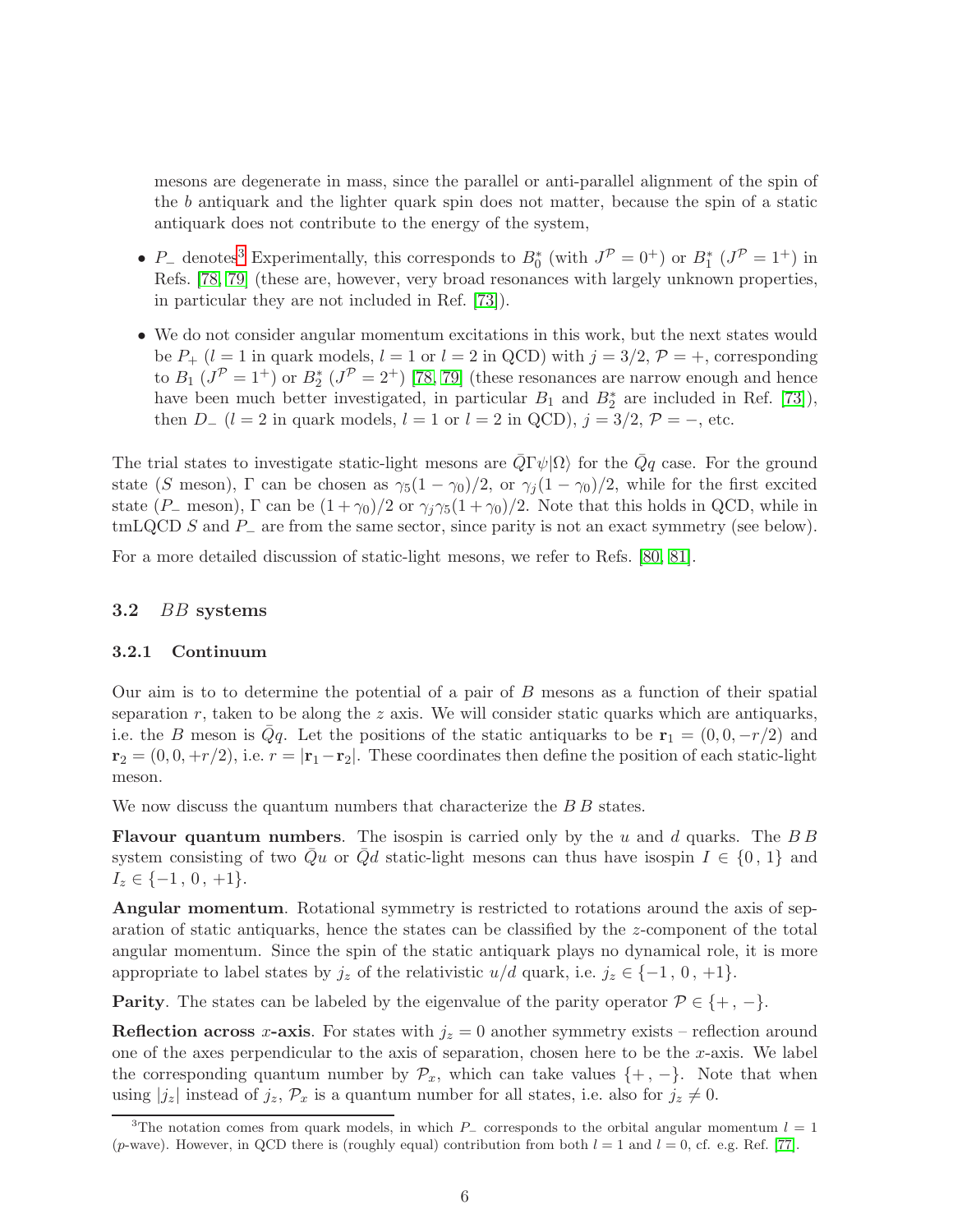Summarizing, BB states can be labeled by five quantum numbers:  $(I, I_z, |j_z|, \mathcal{P}, \mathcal{P}_x)$ .

We now discuss our trial states for BB systems. In general, they take the form:

<span id="page-6-1"></span>
$$
\mathcal{O}|\Omega\rangle = (\mathcal{C}\Gamma)_{AB}(\mathcal{C}\tilde{\Gamma})_{CD} \Big(\bar{Q}_C^a(\mathbf{r}_1)\psi_A^{(f)a}(\mathbf{r}_1)\Big) \Big(\bar{Q}_D^b(\mathbf{r}_2)\psi_B^{(f')b}(\mathbf{r}_2)\Big)|\Omega\rangle,\tag{5}
$$

where C is the charge conjugation matrix (that can be chosen as  $\mathcal{C} = \gamma_0 \gamma_2$ ),  $\Gamma$  and  $\tilde{\Gamma}$  are given combinations of  $\gamma$  matrices (the possible choices of Γ are listed in Tab. [2,](#page-7-0) while for Γ, only  $\Gamma = \{(1 - \gamma_0)\gamma_5, (1 - \gamma_0)\gamma_j\}, j = 1, 2, 3$ , give non-zero correlators; the obtained potential does not depend on which  $\tilde{\Gamma}$  matrix was chosen), the lower capital Roman indices are Dirac indices, the upper indices  $f, f'$  are flavour indices and  $a, b$  are colour indices. Note that the coupling of the light degrees of freedom in spinor space via Γ determines the quantum numbers  $|j_z|$ , P and  $\mathcal{P}_x$ . We consider the following flavour combinations:

- $\psi^{(f)}\psi^{(f')} = ud du$  with  $I = 0$ ,
- $\psi^{(f)}\psi^{(f')} = uu$  with  $I = 1, I_z = 1$ ,
- $\psi^{(f)}\psi^{(f')} = dd \text{ with } I = 1, I_z = -1,$
- $\psi^{(f)}\psi^{(f')} = ud + du$  with  $I = 1, I_z = 0$ .

BB trial states are collected in Tab. [2,](#page-7-0) together with their quantum numbers.

## 3.2.2 Twisted mass lattice QCD

Working with twisted mass fermions on the lattice, it is convenient to express the trial states in the twisted basis, related to the physical basis by the chiral rotation [\(3\)](#page-3-1). The trial states then read:

<span id="page-6-0"></span>
$$
\mathcal{O}|\Omega\rangle = (\mathcal{C}\Gamma)_{AB}(\mathcal{C}\tilde{\Gamma})_{CD} \Big(\bar{Q}_C^a(\mathbf{r}_1)\chi_A^{(f_1)a}(\mathbf{r}_1)\Big) \Big(\bar{Q}_D^b(\mathbf{r}_2)\chi_B^{(f')b}(\mathbf{r}_2)\Big)|\Omega\rangle. \tag{6}
$$

The lattice formulation of QCD breaks some continuum symmetries that are restored only in the continuum limit. Moreover, twisted mass fermions break two additional continuum symmetries (with respect to e.g. standard Wilson fermions) – parity and isospin. However, also this breaking is only an  $\mathcal{O}(a^2)$  discretization effect (at maximal twist), i.e. in the continuum these symmetries are restored. Further below, we discuss the effects of this on the investigated issue, in particular on the labeling of states.

Rotational symmetry. The space of continuum QCD is symmetric under the rotation group  $SO(3)$ . On the lattice, this group is broken to the cubic group  $H(3)$ , which implies that the symmetry constraints are less strict and hence mixing within different representations of the full SO(3) group can occur. In our case, instead of an infinite number of representations labeled by  $j_z = 0, \pm 1, \pm 2, \ldots$ , there are only three different cubic representations, where the continuum representations are mixed, corresponding to  $j_z \in \{0, \pm 4, \pm 8, \ldots\}$ , to  $j_z \in \{\pm 1, \pm 3, \pm 5, \ldots\}$  and to  $j_z \in {\pm 2, \pm 6, \pm 10, \ldots}$ . With our creation operators [\(6\)](#page-6-0), we can study the first two of these cubic representations. We do not attempt to assign continuum  $j_z$  values to the extracted lattice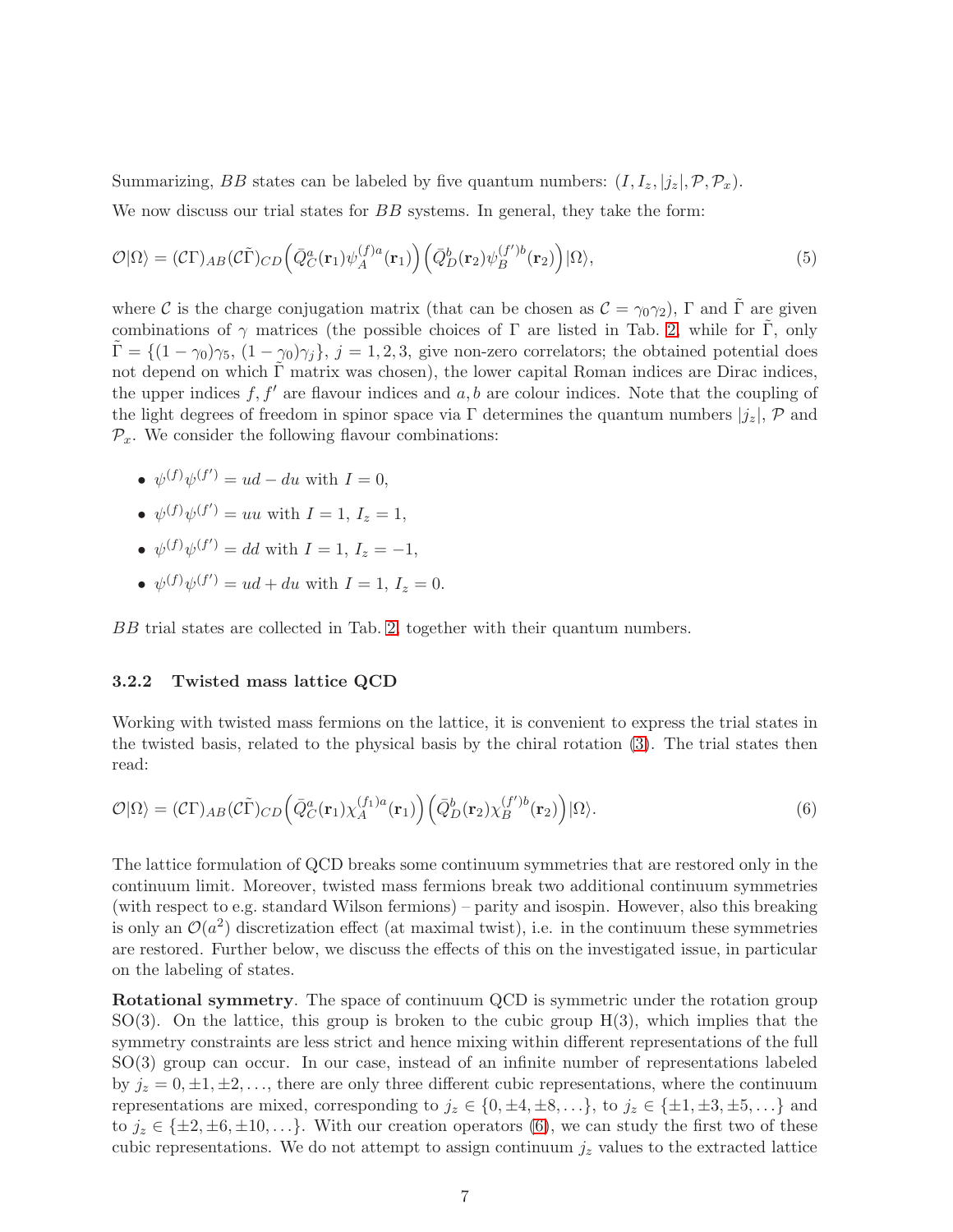|                                |                  | $\psi^{(f)}\psi^{(f')} = ud - du$ |        | $\psi^{(f)}\psi^{(f')} \in \{uu, dd, ud + du\}$ |        |  |
|--------------------------------|------------------|-----------------------------------|--------|-------------------------------------------------|--------|--|
| $\Gamma$                       | $ j_z $          | $\mathcal{P}, \mathcal{P}_x$      | result | $P, P_x$                                        | result |  |
| $\gamma_5 + \gamma_0 \gamma_5$ | 0                | $-$ , $+$                         | A, SS  | $+, +$                                          | R, SS  |  |
| 1                              | $\boldsymbol{0}$ | $+,-$                             | A, SP  | — ,                                             | R, SP  |  |
| $\gamma_3\gamma_5$             | $\boldsymbol{0}$ | $+, +$                            | A, SP  | $-$ , $+$                                       | R, SP  |  |
| $\gamma_5 - \gamma_0 \gamma_5$ | $\overline{0}$   | $-$ , $+$                         | A, PP  | $+, +$                                          | R, PP  |  |
| $\gamma_3 + \gamma_0 \gamma_3$ | $\overline{0}$   | $+,-$                             | R, SS  |                                                 | A, SS  |  |
| $\gamma_0$                     | $\overline{0}$   |                                   | R, SP  | $^{+,\,}$                                       | A, SP  |  |
| $\gamma_0\gamma_3\gamma_5$     | $\boldsymbol{0}$ | $-$ , $+$                         | R, SP  | $+, +$                                          | A, SP  |  |
| $\gamma_3 - \gamma_0 \gamma_3$ | $\overline{0}$   | $+, -$                            | R, PP  | $-$ , $-$                                       | A, PP  |  |
| $\gamma_1\gamma_5$             | $\mathbf 1$      | $+, -$                            | A, SP  | —,                                              | R, SP  |  |
| $\gamma_2\gamma_5$             | $\mathbf{1}$     | $+, +$                            | A, SP  | $-$ , $+$                                       | R, SP  |  |
| $\gamma_2 + \gamma_0 \gamma_2$ | 1                | $+,\,-$                           | R, SS  |                                                 | A, SS  |  |
| $\gamma_1 + \gamma_0 \gamma_1$ | $\mathbf{1}$     | $+, +$                            | R, SS  | $-$ , $+$                                       | A, SS  |  |
| $\gamma_0\gamma_1\gamma_5$     | $\mathbf{1}$     | — ,                               | R, SP  | $+,$                                            | A, SP  |  |
| $\gamma_0\gamma_2\gamma_5$     | $\mathbf 1$      | $- , +$                           | R, SP  | $+, +$                                          | A, SP  |  |
| $\gamma_2-\gamma_0\gamma_2$    | $\mathbf{1}$     | $+,\,-$                           | R, PP  |                                                 | A, PP  |  |
| $\gamma_1-\gamma_0\gamma_1$    | $\mathbf{1}$     | $+, +$                            | R, PP  | $- , +$                                         | A, PP  |  |

<span id="page-7-0"></span>Table 2: Quantum numbers of BB trial states; given are also combinations of  $\Gamma$  structures that lead to the cancellation of certain states; see also Tab. [5.](#page-11-1) "result" characterizes the shapes of the numerically computed BB potentials (A: attractive potential; R: repulsive potential; SS: lower asymptotic value  $2m(S)$ ; SP: higher asymptotic value  $m(S) + m(P_{-})$ ; PP: highest asymptotic value  $2m(P_{-})$ ). The states are ordered according to: (1)  $|j_z| = 0, 1, (2)$  attractive/repulsive potentials (for the flavour structure  $ud - du$ ), (3) increasing asymptotic value of the potential, (4)  $\mathcal{P}_x = -, +.$ 

states in a rigorous way. However, since large angular momentum is usually associated with high energy, it is plausible that the lowest lying states we investigate correspond to  $j_z = 0$  and  $|j_z| = 1$ , respectively.

Isospin. As we mentioned above, twisted mass lattice QCD breaks isospin at finite lattice spacing. The most prominent example of this fact is the splitting between the neutral and charged pion masses. In our investigations, the consequence is that  $I$  is not a quantum number, only  $I_z$  is conserved. This leads to a mixing between the continuum sectors  $(I = 0, I_z = 0)$  and  $(I = 1, I_z = 0)^{4}$  $(I = 1, I_z = 0)^{4}$  $(I = 1, I_z = 0)^{4}$  As we will mention below, isospin breaking can give some estimate about the size of cut-off effects.

**Parity.** Parity  $P$  is broken by twisted mass fermions. However, a particular combination of parity and isospin rotation is still a symmetry:  $\mathcal{P}^{(tm)} \equiv \mathcal{P} \times [u \leftrightarrow d]$ , i.e. parity combined with light flavour exchange. The properties of trial states under  $\mathcal{P}^{(tm)}$  depend on the considered flavour structure:

<span id="page-7-1"></span><sup>&</sup>lt;sup>4</sup>In principle, also mixing with  $I = 2, 3, 4, \ldots$  occurs. In practice, however, this is not expected to be problem, as higher isospin states are related to multi-quark states that have by construction small overlap with our trial states. Therefore, any mixing with higher isospin states is strongly suppressed.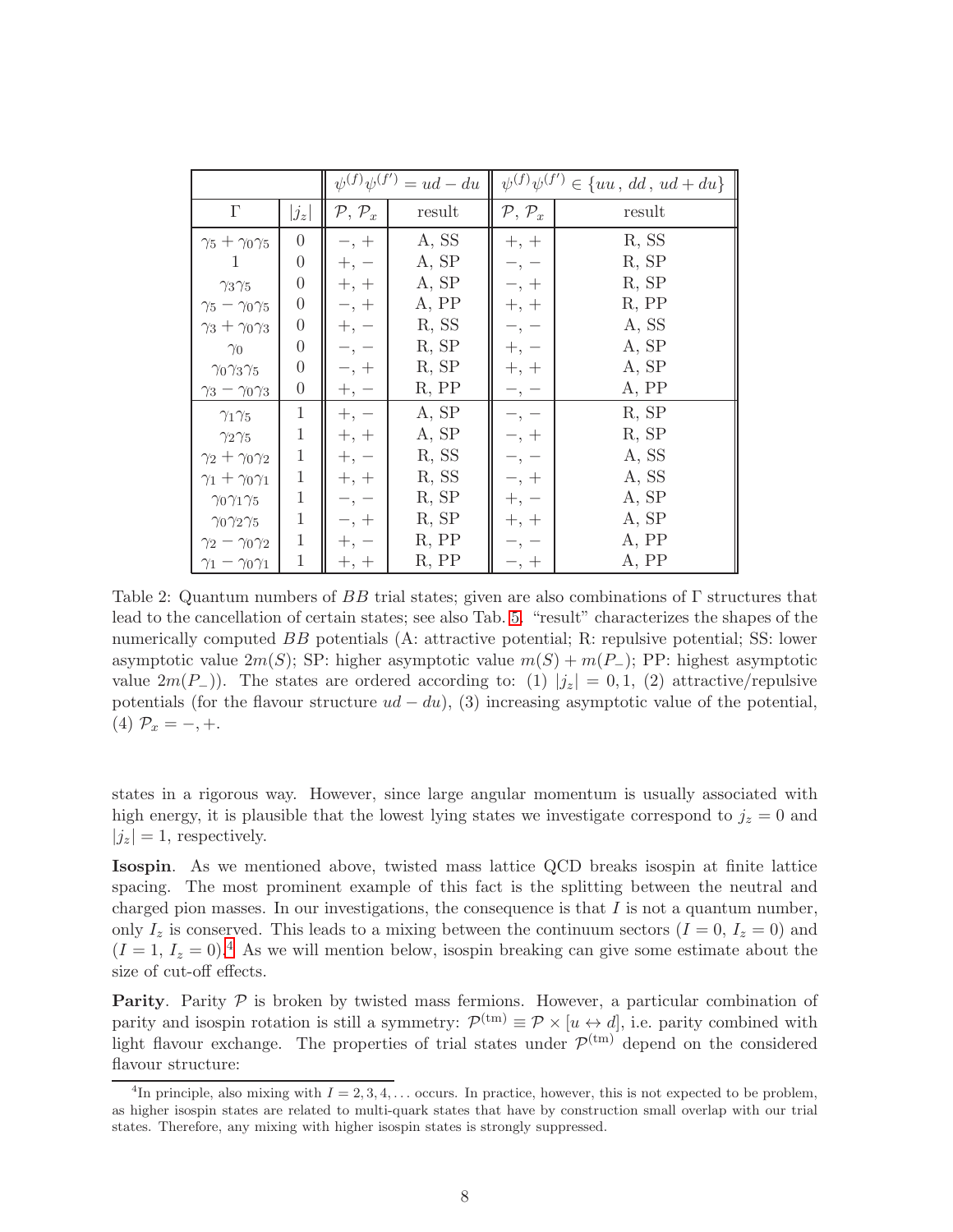- $I_z = 0$  trial states (with light flavour structure  $ud \pm du$ ) have definite properties under  $\mathcal{P}^{(\text{tm})}$  (uu  $\leftrightarrow dd$ ).
- $I_z = \pm 1$  trial states (light flavour structure uu or dd) do not have definite properties under  $\mathcal{P}^{(\mathrm{tm})}.$
- Trial states with light flavour structure  $uu \pm dd$  have a definite  $\mathcal{P}^{(tm)}$  quantum number, but  $I_z$  is not definite.

There is no conceptual advantage of using either  $uu/dd$  or  $uu \pm dd$ , since the spectrum of the two sectors (no matter whether they are split by  $I_z$  or by  $\mathcal{P}^{(tm)}$ ) is degenerate. Due to simpler notation, we decide for  $uu/dd$ .

Reflection around x-axis. As in the continuum, it is important to consider also reflections around one of the axes perpendicular to the axis of separation. Again, we choose the  $x$ -axis.  $\mathcal{P}_x^{(tm)}$  is defined as  $\mathcal{P}_x \times [u \leftrightarrow d]$ . The properties of trial states with different flavour structures are:

- $I_z = 0$  trial states (light flavour structure  $ud \pm du$ ) have definite  $\mathcal{P}_x^{(tm)}$  properties.
- For states with  $I_z = \pm 1$  (light flavour structure uu or dd), only  $\mathcal{P}^{(tm)} \times \mathcal{P}^{(tm)}_x$  is a quantum number.

We list all the trial states and quantum numbers for the twisted mass case in two tables: for  $I_z = 0$ , i.e.  $\chi^{(1)} \chi^{(2)} = ud \pm du$ , see Tab. [3,](#page-9-0) while for  $I_z = \pm 1$ , i.e.  $\chi^{(1)} \chi^{(2)} = uu$  or dd, see Tab. [4.](#page-10-0)

### 3.2.3 Interpretation of trial states in terms of individual B mesons

The creation operators in the trial states introduced in Eq. [\(5\)](#page-6-1) excite B B meson pairs. The individual B mesons inside these states are, however, not of definite parity and spin. The  $B\overline{B}$ trial states are formed by linear combinations of different B mesons. To analyze this content, one can introduce parity and spin projectors. The parity projectors are:

$$
P_{\mathcal{P}=\pm} = \frac{1 \pm \gamma_0}{2} \tag{7}
$$

and spin projectors for the non-static quark fields are:

$$
P_{j_z=\uparrow,\downarrow} = \frac{1 \pm i\gamma_0\gamma_3\gamma_5}{2},\tag{8}
$$

where the plus (minus) sign corresponds to  $j_z = \uparrow (j_z = \downarrow)$ .

We work explicitly in the Dirac representation of the  $\gamma$ -matrices with the following conventions:

$$
\gamma_0 = \begin{pmatrix} 1 & 0 \\ 0 & -1 \end{pmatrix} , \quad \gamma_j = \begin{pmatrix} 0 & -i\sigma_j \\ +i\sigma_j & 0 \end{pmatrix}, \tag{9}
$$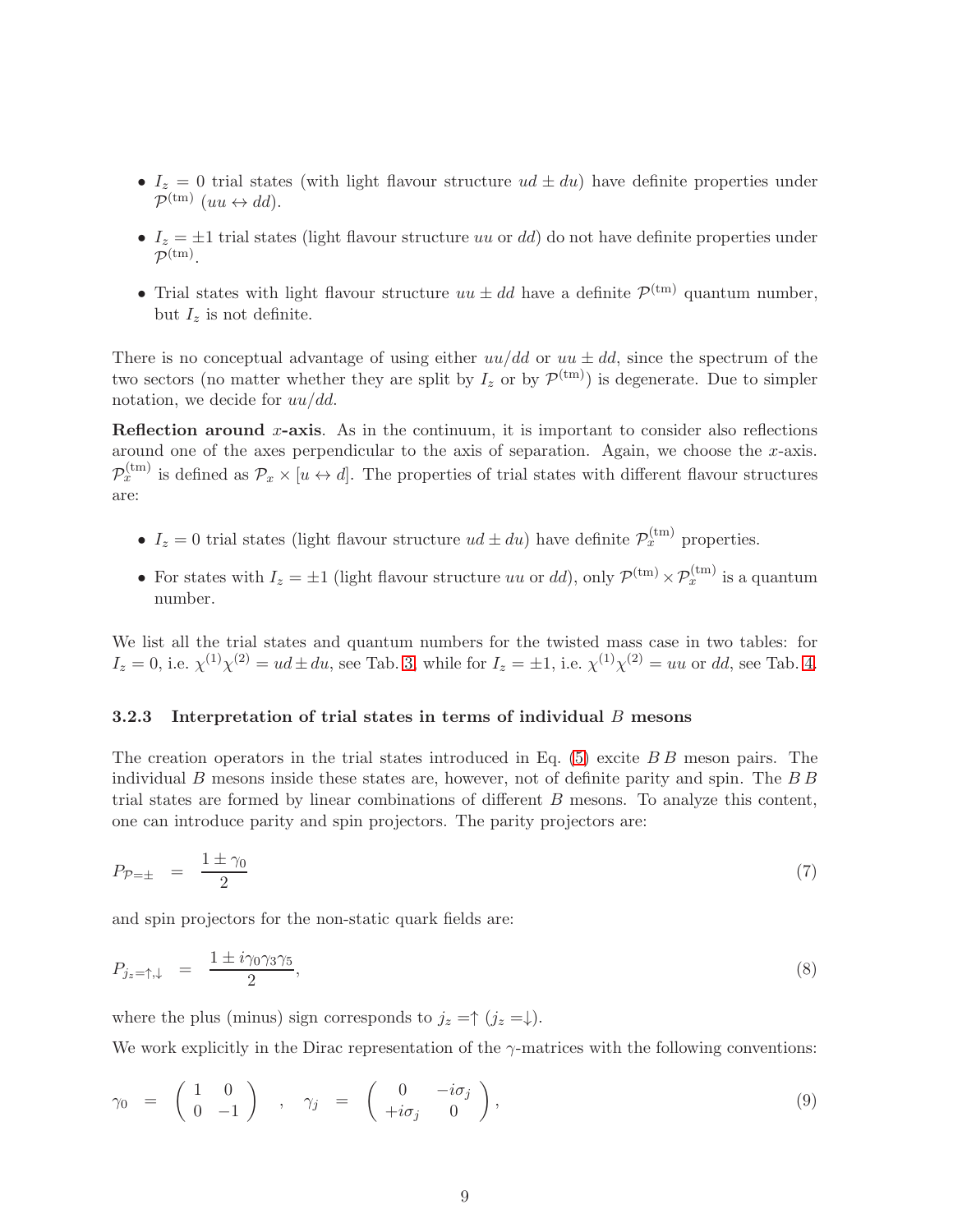| $\Gamma_X^{(ud\pm du)}$ tb                                                                                                                                                                                                                                                                                                                                | $\mathcal{P}^{(\text{tm})}, \mathcal{P}_x^{(\text{tm})}, \text{sec.}$ | $\Gamma_X^{(ud\pm du)}$ pb                                                          | $\mathcal{P}, \mathcal{P}_x$ | type                         | mult.            |  |  |
|-----------------------------------------------------------------------------------------------------------------------------------------------------------------------------------------------------------------------------------------------------------------------------------------------------------------------------------------------------------|-----------------------------------------------------------------------|-------------------------------------------------------------------------------------|------------------------------|------------------------------|------------------|--|--|
| $j_z = 0, I = 0$                                                                                                                                                                                                                                                                                                                                          |                                                                       |                                                                                     |                              |                              |                  |  |  |
| $\gamma_5^{(-)}-i\gamma_0^{(+)}$                                                                                                                                                                                                                                                                                                                          | $+,\,-,$<br>$\it a$                                                   | $(+\gamma_5 + \gamma_0 \gamma_5)^{(-)}$                                             | $-$ , +                      | att $\mathcal{S}\mathcal{S}$ | $\boldsymbol{A}$ |  |  |
| $\gamma_0\gamma_3\gamma_5^{(-)}$                                                                                                                                                                                                                                                                                                                          | $+, -$<br>$\it a$                                                     | $+\gamma_0\gamma_3\gamma_5^{(-)}$                                                   | $-$ , $+$                    | rep $SP_{-}$                 | A                |  |  |
| $\gamma_5^{(-)}+i\gamma_0^{(+)}$                                                                                                                                                                                                                                                                                                                          | $+$ , $-$ ,<br>$\it a$                                                | $(+\gamma_5 - \gamma_0 \gamma_5)^{(-)}$                                             | $-$ , $+$                    | att $P_{-}P_{-}$             | A                |  |  |
| $\gamma_0\gamma_3^{(-)}-i\gamma_3\gamma_5^{(+)}$                                                                                                                                                                                                                                                                                                          | $-$ , $+$ ,<br>$\boldsymbol{b}$                                       | $(+\gamma_0\gamma_3 + \gamma_3)^{(-)}$                                              | $+\text{, -}$                | rep $\cal{S}\cal{S}$         | B                |  |  |
| $1^{(-)}$                                                                                                                                                                                                                                                                                                                                                 | $-,\,+,\,$                                                            | $+1^{(-)}$                                                                          | $+, -$                       | att $SP_{-}$                 | $\boldsymbol{B}$ |  |  |
| $\gamma_0 \gamma_3^{(-)} + i \gamma_3 \gamma_5^{(+)}$                                                                                                                                                                                                                                                                                                     | b<br>$-$ , $+$ ,                                                      | $(+\gamma_0\gamma_3-\gamma_3)^{(-)}$                                                | $+, -$                       | rep $P_{-}P_{-}$             | $\boldsymbol{B}$ |  |  |
| $\gamma_{3}^{(+)}$                                                                                                                                                                                                                                                                                                                                        | $-,\,-,$<br>$\boldsymbol{c}$                                          | $+i\gamma_3\gamma_5^{(-)}$                                                          | $+, +$                       | att $SP_{-}$                 | $\mathcal{C}$    |  |  |
| $\gamma_0\gamma_5^{(+)}$                                                                                                                                                                                                                                                                                                                                  | $+, +,$<br>$\overline{d}$                                             | $+i\gamma_0^{(-)}$                                                                  | $- ,$ $-$                    | rep $SP_{-}$                 | $\mathbf D$      |  |  |
|                                                                                                                                                                                                                                                                                                                                                           |                                                                       | $j_z = 0, I = 1, I_z = 0$                                                           |                              |                              |                  |  |  |
| $\gamma_0\gamma_3^{(+)}-i\gamma_3\gamma_5^{(-)}\\ 1^{(+)}$                                                                                                                                                                                                                                                                                                | $-,\,-,$<br>$\,c\,$                                                   | $(+\gamma_0\gamma_3+\gamma_3)^{(+)}$                                                | $-\, ,\, -$                  | att $\mathcal{S}\mathcal{S}$ | E                |  |  |
|                                                                                                                                                                                                                                                                                                                                                           | $-$ , $-$ ,<br>$\boldsymbol{c}$                                       | $+1^{(+)}$                                                                          | $-$ , $-$                    | rep $SP_$                    | E                |  |  |
| $\gamma_0 \gamma_3^{(+)} + i \gamma_3 \gamma_5^{(-)}$                                                                                                                                                                                                                                                                                                     | с<br>$-$ , $-$ ,                                                      | $(+\gamma_0\gamma_3-\gamma_3)^{(+)}$                                                | $-$ , $-$                    | att $P_{-}P_{-}$             | Ε                |  |  |
| $\gamma_5^{(+)}-i\gamma_0^{(-)}$                                                                                                                                                                                                                                                                                                                          | $+,\,+ ,$<br>$\boldsymbol{d}$                                         | $(+\gamma_5 + \gamma_0 \gamma_5)^{(+)}$                                             | $+, +$                       | rep SS                       | $\mathbf{F}$     |  |  |
| $\gamma_0 \gamma_3 \gamma_5^{(+)}$                                                                                                                                                                                                                                                                                                                        | $+,\,+ ,$<br>d                                                        | $+\gamma_0\gamma_3\gamma_5^{(+)}$                                                   | $+\mathrm{,}$ $+$            | att $SP_{-}$                 | $\mathbf{F}$     |  |  |
| $\gamma_5^{(+)}+i\gamma_0^{(-)}$                                                                                                                                                                                                                                                                                                                          | d<br>$+,\,+ ,$                                                        | $(+\gamma_5 - \gamma_0 \gamma_5)^{(+)}$                                             | $+, +$                       | rep $P_{-}P_{-}$             | $\mathbf F$      |  |  |
| $\gamma_0\gamma_5^{(-)}$                                                                                                                                                                                                                                                                                                                                  | $+,\,-,$<br>$\boldsymbol{a}$                                          | $+i\gamma_0^{(+)}$                                                                  | $+\,,\,-$                    | att $SP_{-}$                 | G                |  |  |
| $\gamma_3^{(-)}$                                                                                                                                                                                                                                                                                                                                          | $-,\,+,\,$<br>$\boldsymbol{b}$                                        | $+i\gamma_3\gamma_5^{(+)}$                                                          | $- ,\, +$                    | rep $SP_{-}$                 | H                |  |  |
|                                                                                                                                                                                                                                                                                                                                                           |                                                                       | $j_z = 1, I = 0$                                                                    |                              |                              |                  |  |  |
| $\gamma_0 \gamma_{1/2}^{(-)} - i \gamma_{1/2} \gamma_5^{(+)}$                                                                                                                                                                                                                                                                                             | $-$ , $-$ /+,<br>e/f                                                  | $(+\gamma_0\gamma_{1/2}+\gamma_{1/2})^{(-)}$                                        | $+, +/-$                     | rep $SS$                     | $\bf{I}$         |  |  |
| $\gamma_{2/1}^{(+)}$                                                                                                                                                                                                                                                                                                                                      | e/f<br>$-$ , $-$ /+,                                                  | $+i\gamma_{2/1}\gamma_{5}^{(-)}$                                                    | $+, + / -$                   | att $SP_{-}$                 | Ι                |  |  |
| $\gamma_0 \gamma_{1/2}^{(-)} + i \gamma_{1/2} \gamma_5^{(+)}$                                                                                                                                                                                                                                                                                             | $-$ , $-$ /+,<br>e/f                                                  | $(+\gamma_0\gamma_{1/2}-\gamma_{1/2})^{(-)}$                                        | $+, +/-$                     | rep $P_{-}P_{-}$             | $\bf{I}$         |  |  |
| $\gamma_0\gamma_{1/2}\gamma_5^{(-)}$                                                                                                                                                                                                                                                                                                                      | $+, +/-,$<br>g/h                                                      | $\gamma_0\gamma_{1/2}\gamma_5^{(-)}$                                                | $-$ , $-$ /+                 | rep $SP_{-}$                 | $\bf J$          |  |  |
| $j_z = 1, I = 1, I_z = 0$                                                                                                                                                                                                                                                                                                                                 |                                                                       |                                                                                     |                              |                              |                  |  |  |
|                                                                                                                                                                                                                                                                                                                                                           |                                                                       | $(+\gamma_0\gamma_{1/2}+\gamma_{1/2})^{(+)}$                                        | $-$ , +/-                    | att SS                       | K                |  |  |
|                                                                                                                                                                                                                                                                                                                                                           |                                                                       | $+i\gamma_{2/1}\gamma_{5}^{(+)}$ $-$ , +/-                                          |                              | rep $SP_$                    | $\rm K$          |  |  |
| $\begin{array}{c c c} \gamma_0\gamma_{1/2}^{\scriptscriptstyle{(\tau)}}-i\gamma_{1/2}\gamma_5^{\scriptscriptstyle{(\tau)}} & -, +/- & f/e & (+) \\ \gamma_{2/1}^{\scriptscriptstyle{(-)}} & -, +/- & f/e & (+) \\ \gamma_0\gamma_{1/2}^{\scriptscriptstyle{(\pm)}}+i\gamma_{1/2}\gamma_5^{\scriptscriptstyle{(\pm)}} & -, +/- & f/e & (+) \\ \end{array}$ |                                                                       | $\left  \left( +\gamma_0 \gamma_{1/2} - \gamma_{1/2} \right)^{(+)} \right  - , +/-$ |                              | att $P_{-}P_{-}$             | K                |  |  |
| $\gamma_0\gamma_{1/2}\overline{\gamma_5^{(+)}}$                                                                                                                                                                                                                                                                                                           | $\begin{array}{ c c c c c }\n\hline\n&+,-/+,&h/g\n\end{array}$        | $\gamma_0\gamma_{1/2}\gamma_5^{(+)}$                                                | $ +, -/+$                    | att $SP_{-}$                 | L                |  |  |

<span id="page-9-0"></span>Table 3: Twisted basis (tb) and physical basis (pb) quantum numbers for  $ud \pm du$ . Different physical basis multiplets are assigned capital letters, while different twisted mass sectors are assigned small letters.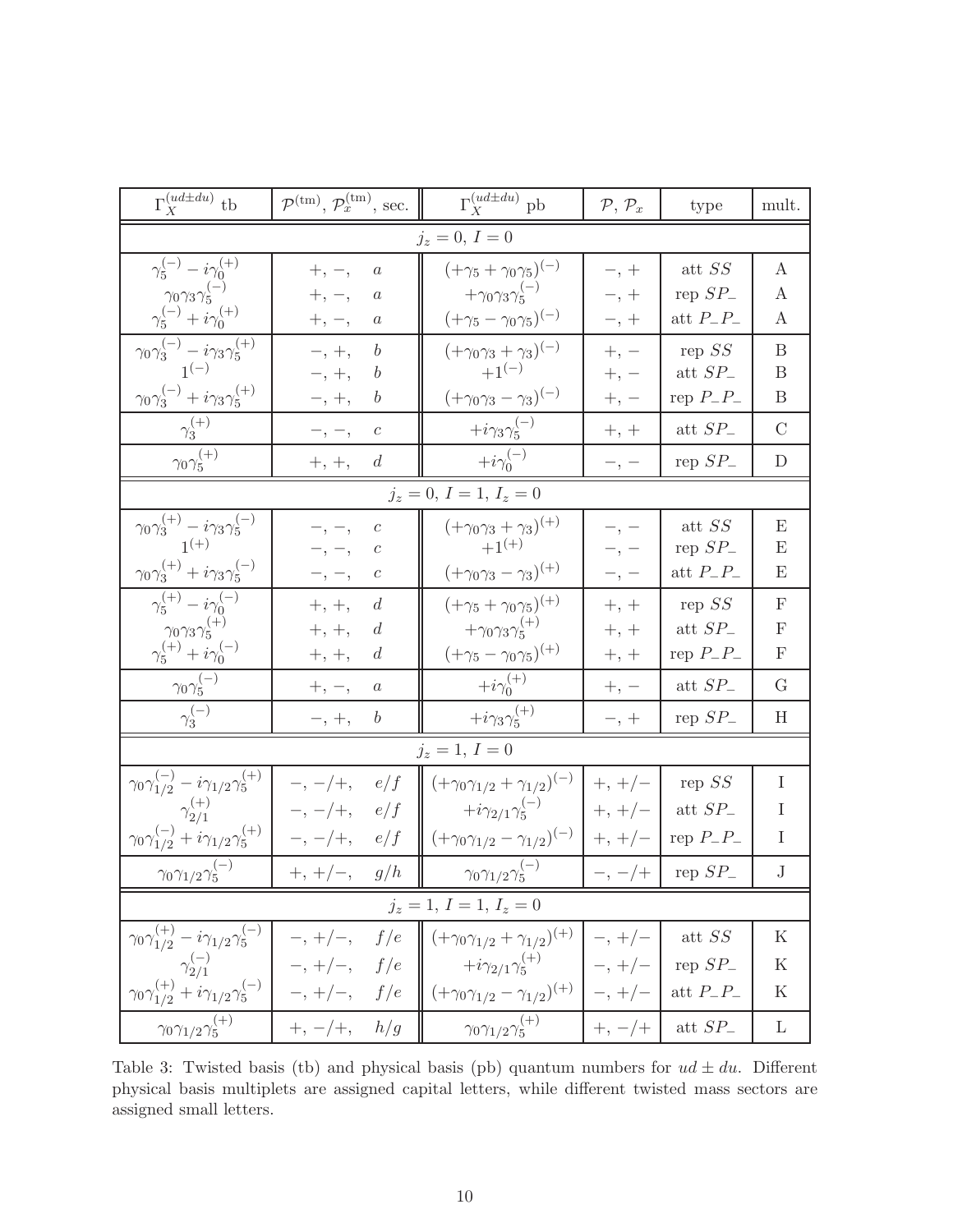| $\Gamma_X^{(\frac{uu}{dd})}$ tb                     | $\mathcal{P}^{(\text{tm})} \mathcal{P}_x^{(\text{tm})}$ , sec. | $\Gamma_{X}^{\left(\frac{uu}{dd}\right)}$ pb | $P, P_x$    | type             | mult. |
|-----------------------------------------------------|----------------------------------------------------------------|----------------------------------------------|-------------|------------------|-------|
|                                                     |                                                                | $j_z = 0, I = 1, I_z = \pm$                  |             |                  |       |
| $\gamma_3 \pm i\gamma_0\gamma_3\gamma_5$            | $\boldsymbol{i}$<br>$+,$                                       | $+\gamma_3 + \gamma_0 \gamma_3$              | $-$ , $-$   | att SS           | Ε     |
| $\gamma_5$                                          | $\dot{\imath}$<br>$+,$                                         | $\mp i$                                      | $-$ , $-$   | rep $SP_{-}$     | E     |
| $\gamma_3 \mp i\gamma_0\gamma_3\gamma_5$            | $+,$<br>i                                                      | $+\gamma_3 - \gamma_0\gamma_3$               | $-$ , $-$   | att $P_{-}P_{-}$ | E     |
| $\gamma_0\gamma_5\pm i$                             | $\it i$<br>$+,$                                                | $+\gamma_0\gamma_5+\gamma_5$                 | $+, +$      | rep $SS$         | F     |
| $\gamma_0\gamma_3$                                  | $\dot{\imath}$<br>$+$ ,                                        | $\mp i\gamma_0\gamma_3\gamma_5$              | $+, +$      | att $SP_{-}$     | F     |
| $\gamma_0\gamma_5\mp i$                             | $\overline{\imath}$<br>$+,$                                    | $+\gamma_0\gamma_5-\gamma_5$                 | $+, +$      | rep $P_{-}P_{-}$ | F     |
| $\gamma_0$                                          | $\overline{\mathcal{U}}$<br><sup>-</sup> ,                     | $+\gamma_0$                                  | $+, -$      | att $SP_{-}$     | G     |
| $\gamma_3\gamma_5$                                  | $-$ , j                                                        | $+\gamma_3\gamma_5$                          | $-$ , $+$   | rep $SP_{-}$     | H     |
| $j_z = 1, I = 1, I_z = \pm$                         |                                                                |                                              |             |                  |       |
| $\gamma_{1/2} \pm i\gamma_0\gamma_{1/2}\gamma_5$    | k/l<br>$-/+,$                                                  | $+\gamma_{1/2} + \gamma_0 \gamma_{1/2}$      | $-$ , +/-   | att $SS$         | K     |
| $\gamma_{2/1}\gamma_5$                              | k/l<br>$-/+,$                                                  | $+\gamma_{2/1}\gamma_5$                      | $-$ , +/-   | rep $SP_{-}$     | K     |
| $\gamma_{1/2} \mp i \gamma_0 \gamma_{1/2} \gamma_5$ | $-\,+\,$<br>k/l                                                | $+\gamma_{1/2} - \gamma_0 \gamma_{1/2}$      | $-$ , $+/-$ | att $P_{-}P_{-}$ | K     |
| $\gamma_0\gamma_{1/2}$                              | k/l<br>$-/+,$                                                  | $\mp i\gamma_0\gamma_{1/2}\gamma_5$          | $+, -/+$    | att $SP_{-}$     | L     |

<span id="page-10-0"></span>Table 4: Twisted basis (tb) and physical basis (pb) quantum numbers for uu and dd. Different physical basis multiplets are assigned capital letters, while different twisted mass sectors are assigned small letters.

which is the most convenient, since it yields diagonal parity projectors. The four parity-spin projectors have then the following form:

$$
P_{\mathcal{P}=+}P_{j_z=\uparrow} = \text{diag}(1,0,0,0) = (1\ 0\ 0\ 0)(1\ 0\ 0\ 0)^T \equiv \mathbf{v}_{\mathcal{P}=+,j_z=\uparrow}^{\dagger} \mathbf{v}_{\mathcal{P}=+,j_z=\uparrow},\tag{10}
$$

$$
P_{\mathcal{P}=+}P_{j_z=\downarrow} = \text{diag}(0,1,0,0) = (0\ 1\ 0\ 0)\ (0\ 1\ 0\ 0)^T \equiv \mathbf{v}_{\mathcal{P}=+,j_z=\downarrow}^{\dagger} \mathbf{v}_{\mathcal{P}=+,j_z=\downarrow},\tag{11}
$$

$$
P_{\mathcal{P}=-}P_{j_z=\downarrow} = \text{diag}(0,0,1,0) = (0\ 0\ 1\ 0)\ (0\ 0\ 1\ 0)^T \equiv \mathbf{v}_{\mathcal{P}=-,j_z=\downarrow}^{\dagger} \mathbf{v}_{\mathcal{P}=-,j_z=\downarrow},\tag{12}
$$

$$
P_{\mathcal{P}=-}P_{j_z=\uparrow} = \text{diag}(0,0,0,1) = (0\ 0\ 0\ 1)\ (0\ 0\ 0\ 1)^T \equiv \mathbf{v}_{\mathcal{P}=-,j_z=\uparrow}^{\dagger} \mathbf{v}_{\mathcal{P}=-,j_z=\uparrow}.
$$
 (13)

The sum of the four above projectors is, of course, the identity operator

$$
1 = P_{\mathcal{P}=+} P_{j_z= \uparrow} + P_{\mathcal{P}=+} P_{j_z= \downarrow} + P_{\mathcal{P}=-} P_{j_z= \uparrow} + P_{\mathcal{P}=-} P_{j_z= \downarrow}, \tag{14}
$$

which can be inserted into the light spin coupling of a BB creation operator with a Dirac gamma structure Γ:

$$
\psi^T \mathcal{C} \Gamma \psi = \sum_{\substack{\mathcal{P}_1 = \pm \\ j_1 = \uparrow, \downarrow}} \sum_{\substack{\mathcal{P}_2 = \pm \\ \mathcal{P}_2 = \uparrow, \downarrow}} \psi^T \mathbf{v}_{\mathcal{P} = \mathcal{P}_1, j_z = j_1}^{\dagger} \underbrace{\mathbf{v}_{\mathcal{P} = \mathcal{P}_1, j_z = j_1}} \mathbf{v}_{\mathcal{P} = \mathcal{P}_2, j_z = j_2} \mathbf{v}_{\mathcal{P} = \mathcal{P}_2, j_z = j_2} \psi.
$$
\n(15)

The coefficients  $c_{\mathcal{P}_1j_1;\mathcal{P}_2j_2}$  represent the static-light meson content, i.e. they can take a value of  $\pm 1$  or  $\pm i$  indicating that a given trial state excites the two B mesons with parity  $P = P_1$ , spin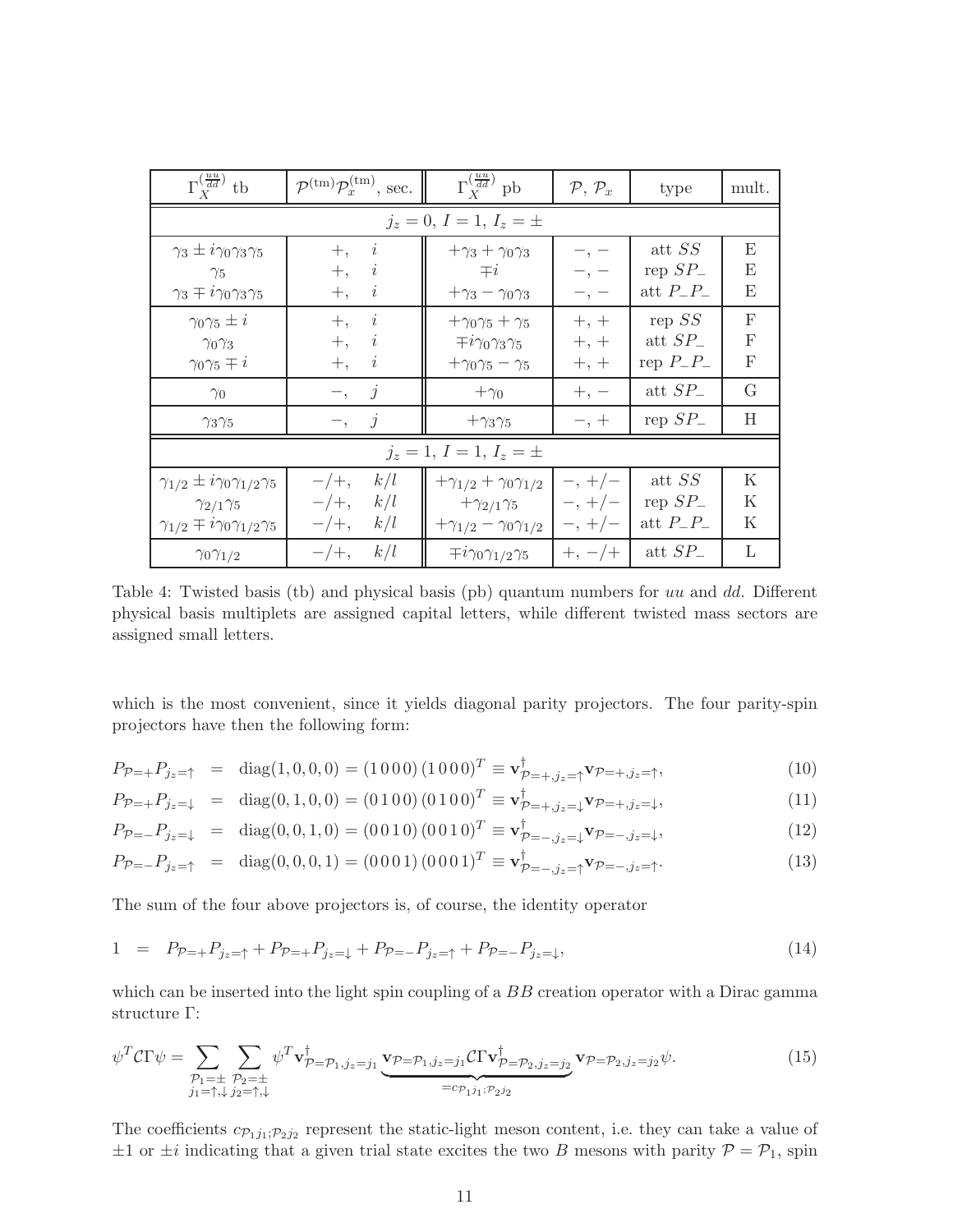| $\Gamma_X$ physical        | meson content                                                                                                      |
|----------------------------|--------------------------------------------------------------------------------------------------------------------|
| $\gamma_5$                 | $-S_{\uparrow}S_{\downarrow}+S_{\downarrow}S_{\uparrow}-P_{\uparrow}P_{\downarrow}+P_{\downarrow}P_{\uparrow}$     |
| $\gamma_0\gamma_5$         | $-S_{\uparrow}S_{\downarrow}+S_{\downarrow}S_{\uparrow}+P_{\uparrow}P_{\downarrow}-P_{\downarrow}P_{\uparrow}$     |
| 1                          | $-S_{\uparrow}P_{\downarrow}+S_{\downarrow}P_{\uparrow}-P_{\uparrow}S_{\downarrow}+P_{\downarrow}S_{\uparrow}$     |
| $\gamma_0$                 | $-S_{\uparrow}P_{\downarrow}+S_{\downarrow}P_{\uparrow}+P_{\uparrow}S_{\downarrow}-P_{\downarrow}S_{\uparrow}$     |
| $\gamma_3$                 | $-iS_{\uparrow}S_{\downarrow}-iS_{\downarrow}S_{\uparrow}+iP_{\uparrow}P_{\downarrow}+iP_{\downarrow}P_{\uparrow}$ |
| $\gamma_0\gamma_3$         | $-iS_{\uparrow}S_{\downarrow}-iS_{\downarrow}S_{\uparrow}-iP_{\uparrow}P_{\downarrow}-iP_{\downarrow}P_{\uparrow}$ |
| $\gamma_3\gamma_5$         | $-iS_{\uparrow}P_{\downarrow}-iS_{\downarrow}P_{\uparrow}+iP_{\uparrow}S_{\downarrow}+iP_{\downarrow}S_{\uparrow}$ |
| $\gamma_0\gamma_3\gamma_5$ | $-iS_{\uparrow}P_{\downarrow}-iS_{\downarrow}P_{\uparrow}-iP_{\uparrow}S_{\downarrow}-iP_{\downarrow}S_{\uparrow}$ |
| $\gamma_1$                 | $+iS_{\uparrow}S_{\uparrow}-iS_{\downarrow}S_{\downarrow}-iP_{\uparrow}P_{\uparrow}+iP_{\downarrow}P_{\downarrow}$ |
| $\gamma_0\gamma_1$         | $+iS_{\uparrow}S_{\uparrow}-iS_{\downarrow}S_{\downarrow}+iP_{\uparrow}P_{\uparrow}-iP_{\downarrow}P_{\downarrow}$ |
| $\gamma_1\gamma_5$         | $+iS_{\uparrow}P_{\uparrow}-iS_{\downarrow}P_{\downarrow}-iP_{\uparrow}S_{\uparrow}+iP_{\downarrow}S_{\downarrow}$ |
| $\gamma_0\gamma_1\gamma_5$ | $+iS_{\uparrow}P_{\uparrow}-iS_{\downarrow}P_{\downarrow}+iP_{\uparrow}S_{\uparrow}-iP_{\downarrow}S_{\downarrow}$ |
| $\gamma_2$                 | $-S_{\uparrow}S_{\uparrow}-S_{\downarrow}S_{\downarrow}+P_{\uparrow}P_{\uparrow}+P_{\downarrow}P_{\downarrow}$     |
| $\gamma_0\gamma_2$         | $-S_{\uparrow}S_{\uparrow}-S_{\downarrow}S_{\downarrow}-P_{\uparrow}P_{\uparrow}-P_{\downarrow}P_{\downarrow}$     |
| $\gamma_2\gamma_5$         | $-S_{\uparrow}P_{\uparrow}-S_{\downarrow}P_{\downarrow}+P_{\uparrow}S_{\uparrow}+P_{\downarrow}S_{\downarrow}$     |
| $\gamma_0\gamma_2\gamma_5$ | $-S_{\uparrow}P_{\uparrow}-S_{\downarrow}P_{\downarrow}-P_{\uparrow}S_{\uparrow}-P_{\downarrow}S_{\downarrow}$     |

<span id="page-11-1"></span>Table 5: Relation between the physical basis  $\gamma$  structure and the static-light meson content. For brevity,  $P_{-;\downarrow/\uparrow}$  is denoted as  $P_{\downarrow/\uparrow}$ .

 $j_z = j_1$  and parity  $\mathcal{P} = \mathcal{P}_2$ , spin  $j_z = j_2$  or the value 0, if a given meson pair is not excited by the considered operator. We remind that  $\mathcal{P} = +$  corresponds to the P<sub>-</sub> meson and  $\mathcal{P} = -$  to the S meson. Together with the light cloud angular momentum  $j_1$  and  $j_2$ , there are 16 possibilities for the meson content related to a given trial state, but only 4 coefficients  $c_{\mathcal{P}_1j_1;\mathcal{P}_2j_2}$  are always non-zero. The meson contents for all possible Γ structures are listed in Tab. [5.](#page-11-1)

## <span id="page-11-0"></span>4 Numerical results

## 4.1 Lattice techniques

In this work, we use several techniques to improve the signal quality.

In particular, to get a better suppression of excited states in correlation functions, we employ operator optimization by APE smearing [\[82\]](#page-27-14) of spatial links ( $N_{\text{APE}} = 30$ ,  $\alpha_{\text{APE}} = 0.5$ , cf. Eq.  $(3.4)$  in Ref. [\[80\]](#page-27-11)) and Gaussian smearing [\[83\]](#page-27-15) ( $N_{\text{Gauss}} = 50$ ,  $\kappa_{\text{Gauss}} = 0.5$ , cf. Eq. (3.6) in Ref. [\[80\]](#page-27-11)). Moreover, we use stochastic propagators and timeslice dilution. This part of our setup is very similar to the one used in the study of the static-light meson spectrum [\[80,](#page-27-11) [81\]](#page-27-12) and baryon spectrum [\[84\]](#page-27-16).

Similarly to Refs. [\[80,](#page-27-11) [81,](#page-27-12) [84\]](#page-27-16), we also use the HYP2 action for the static quarks (with HYP smearing [\[85\]](#page-27-17) parameters  $\alpha_1 = \alpha_2 = 1$ ,  $\alpha_3 = 0.5$  [\[86\]](#page-27-18)). Below, in Sec. [4.3,](#page-14-0) we show a comparison of results obtained with this action and with the standard Eichen-Hill static action with unsmeared links representing the world lines of the static quarks.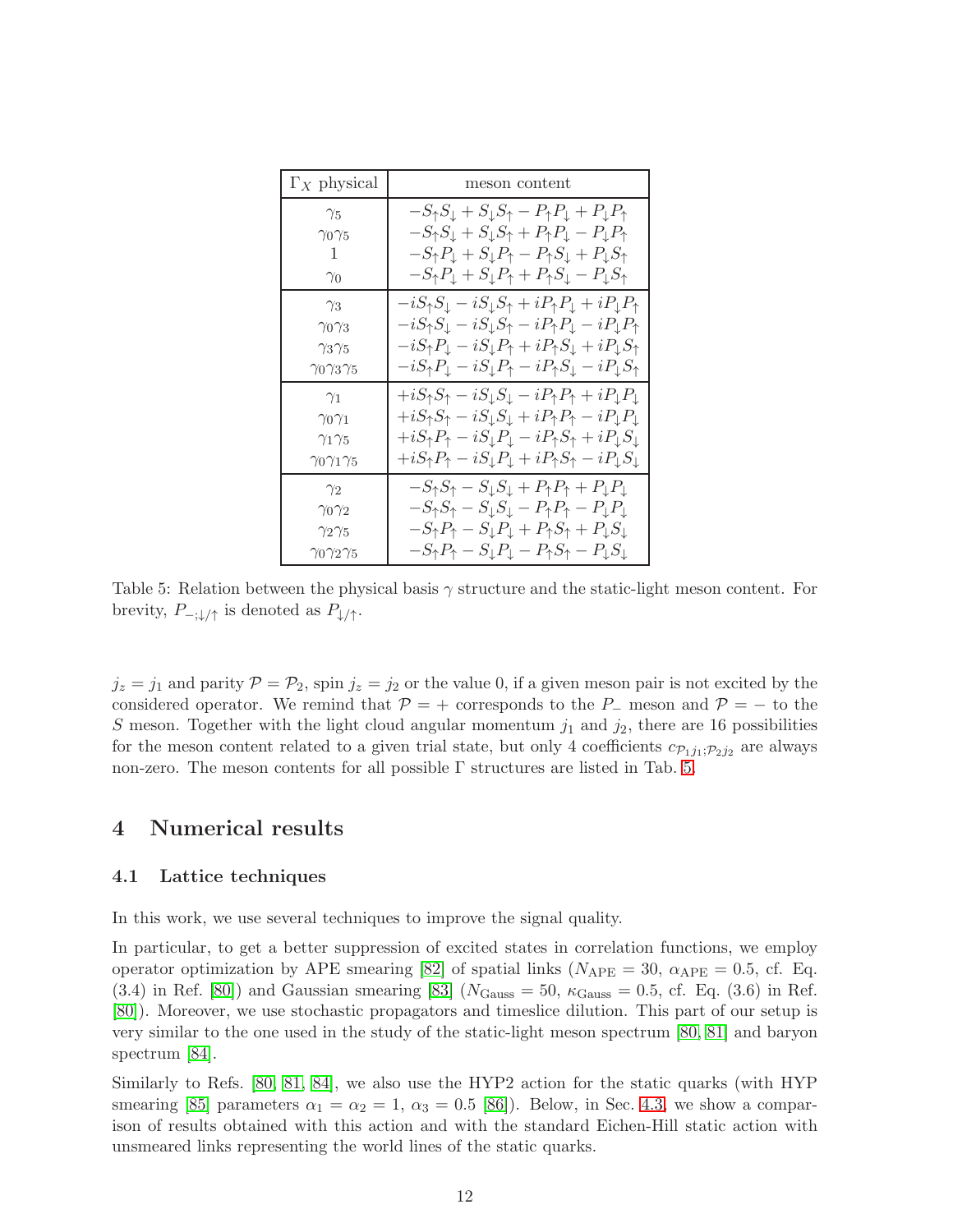## 4.2  $\overline{B} \overline{B}$  potentials – qualitative behaviour

In this section, we consider the general behaviour of  $B\,B$  potentials, in particular we deduce a rule when a given potential is attractive and when it is repulsive. We use lattice data for our ensemble B40.24 with valence quark mass set to its unitary value, yielding a pion mass of around 340 MeV. The latter is still unphysically heavy, i.e. an extrapolation to the physical pion mass (see Sec. [4.5\)](#page-19-0) is needed for solid quantitative statements about e.g. the mass differences of the B mesons.

Having a trial state given in Eq. [\(6\)](#page-6-0), which is of the form  $\mathcal{O}(\Omega)$ , we can construct the correlation function:

$$
C(t) = \langle \Omega | \mathcal{O}^\dagger(t) \mathcal{O}(0) | \Omega \rangle,\tag{16}
$$

where the argument of  $\mathcal O$  is Euclidean time. The effective mass plots for the decay of such correlation function provide information about the B B potential between mesons excited by a given operator. For large separations, one expects the saturation of the potentials at a value corresponding to the sum of masses of the two lightest mesons excited by a given trial state. When using the elementary  $\Gamma$  structures from Tab. [5,](#page-11-1) this can either be two S mesons or one S meson and one P<sub>−</sub> meson, so at large separations the plateau value is  $2m(S)$  or  $m(S) + m(P_-\)$ , which differ by about 400 MeV in the continuum (the value on the lattice can be different due to cut-off effects). Thus, we also consider linear combinations of Γ structures to access states with asymptotic values of  $2m(P_{-})$  (cf. Tab. [2\)](#page-7-0) – an example is  $\Gamma = \gamma_5 - \gamma_0 \gamma_5$ , where the contribution from SS cancels and the one from P−P<sup>−</sup> adds up, such that the ground state is dominated by the P<sub>−</sub>P<sub>−</sub> state (otherwise an excited state in both  $\Gamma = \gamma_5$  and  $\Gamma = \gamma_0 \gamma_5$ ).

We now consider the number of distinct potentials that can be formed from the considered trial states. The  $BB$  system consists of two  $B$  mesons and each of such mesons has 2 possibilities for the quantum numbers  $I_z = \pm 1/2$ ,  $j_z = \pm 1/2$ ,  $\mathcal{P} = \pm$ , i.e. 8 possibilities in total. This gives  $8\times8=64$  different correlation functions for the B B system. Equivalently, one can consider the spin coupling of the relativistic quarks  $(4 \times 4 \text{ matrix } \Gamma, \text{ i.e. } 16 \text{ possibilities})$  and their flavour content (4 possibilities), which again gives  $16 \times 4 = 64$  different correlation functions.

Although some of the potentials have different quantum numbers, they are related in the continuum by isospin symmetry or by rotational symmetry around the z-axis. The former leads to degenerate  $I = 1$  triplets and the latter to  $|j_z| = 1$  doublets. Moreover, there are qualitatively 6 different potentials: attractive potentials with the asymptotic value of  $2m(S), m(S) + m(P_+)$ or  $2m(P_{-})$  and repulsive potentials with the same asymptotic values. The number of potentials for each case, together with their degeneracies is:

| SS potentials,           | attractive: $1(A) \oplus 3(E) \oplus 6(K)$                                     | $(10 \text{ states}).$ |
|--------------------------|--------------------------------------------------------------------------------|------------------------|
|                          | repulsive: $1(B) \oplus 3(F) \oplus 2(I)$                                      | $(6 \text{ states}).$  |
| $SP_{-}$ potentials,     | attractive: $1(B) \oplus 1(C) \oplus 3(E) \oplus 3(G) \oplus 2(I) \oplus 6(L)$ | $(16 \text{ states}).$ |
|                          | repulsive: $1(A) \oplus 1(D) \oplus 3(F) \oplus 3(H) \oplus 2(J) \oplus 6(K)$  | $(16 \text{ states}).$ |
| $P_{-}P_{-}$ potentials, | attractive: $1(A) \oplus 3(E) \oplus 6(K)$                                     | $(10 \text{ states}).$ |
|                          | repulsive: $1(B) \oplus 3(F) \oplus 2(I)$                                      | $(6 \text{ states}),$  |

where we have used multiplet labelling by  $A, B, C, \ldots$  from Tabs. [3](#page-9-0) and [4.](#page-10-0) Thus, the 64 trial states [\(5\)](#page-6-1) lead to 24 different potentials in the continuum. However, due to isospin symmetry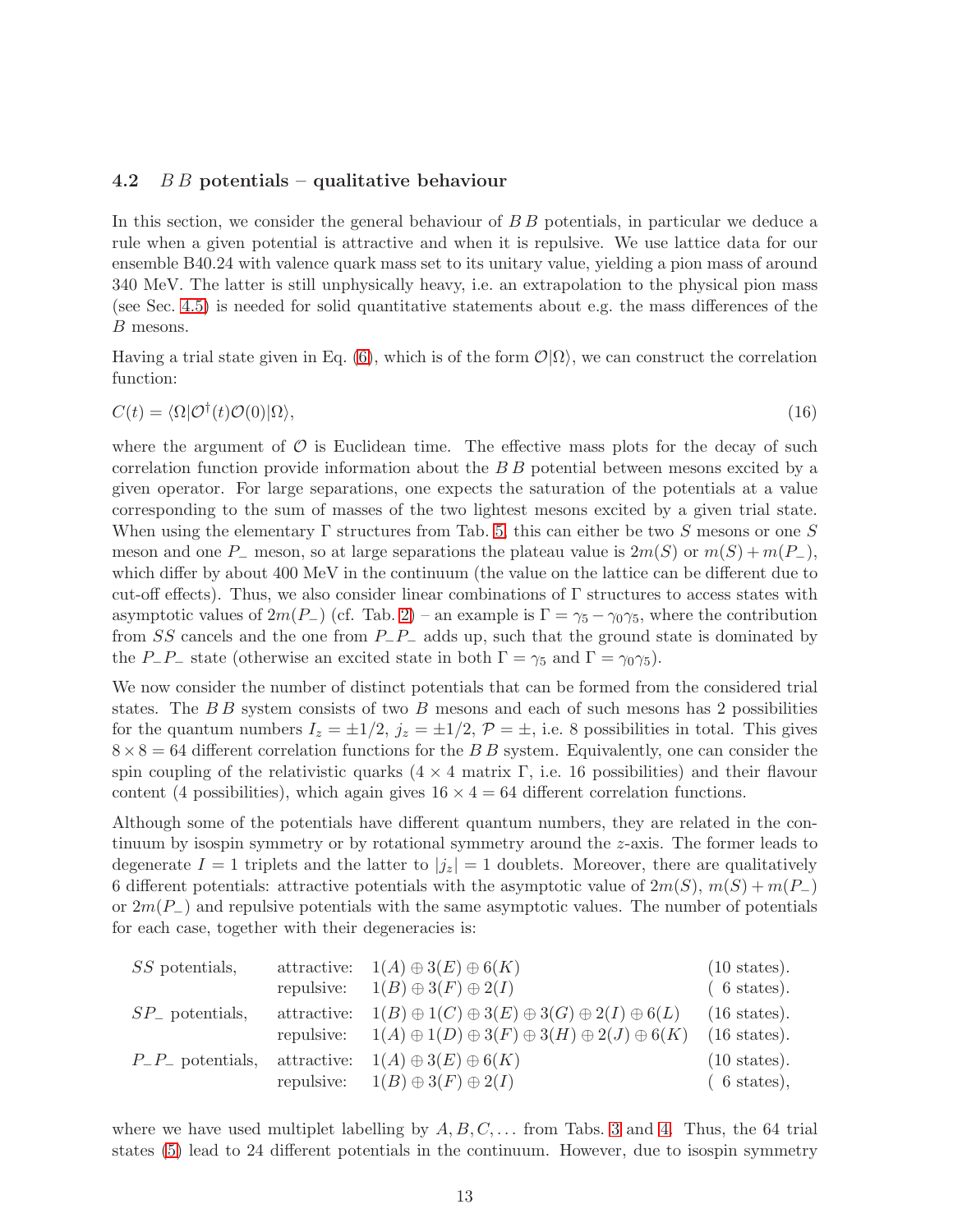

<span id="page-13-0"></span>Figure 2: Examples of 6 types of BB potentials as functions of the separation r: attractive and repulsive, with 3 different asymptotic values:  $2m(S), m(S) + m(P_{-})$  or  $2m(P_{-})$ , (left) from 6 individual correlation functions, (right) from a  $6 \times 6$  correlation matrix. The flavour structure is uu.

breaking in twisted mass LQCD, the  $I = 1$  potentials with  $I_z = 0$  and  $I_z = \pm 1$  and otherwise identical quantum numbers are not exactly degenerate. Since isospin breaking is a discretization effect, these states become degenerate in the continuum limit. In this way, the difference between them can be considered as a crude estimate of the magnitude of cut-off effects.

As we already mentioned, there are qualitatively 6 different cases, attractive/repulsive potentials with 3 different asymptotic values, depending on the lowest state excited by the given creation operator. Examples for all these cases are shown in Fig. [2.](#page-13-0) The correlation functions entering this plot are members of the same twisted mass sector (called " $i$ " in Tab. [4\)](#page-10-0). In the left plot, we show the potentials extracted from single correlators, while in the right plot, the potentials are extracted from a  $6 \times 6$  correlation matrix using the generalized eigenvalue problem [\[87\]](#page-27-19). The horizontal lines correspond to the 3 different asymptotic values, as extracted from a  $2 \times$ 2 correlation matrix of 2 static-light meson correlation functions. In both plots, we obtain qualitative agreement with the expectations from Tab. [4](#page-10-0) about the behaviour of potentials. Differences within errors are observed only for the cases of  $SP_$  and  $P_$ − $P_$  potentials and are probably due to contamination by excited states (short plateaus at small t because of limited signal quality). However, for SS potentials, there are no such differences and hence there is no problem for our bound states analysis.

It is important to emphasize that even if the quantum numbers of considered potentials are the same, the resulting types of potential can be different. In the case of Fig. [2,](#page-13-0) all quantum numbers are the same in the twisted basis, but we observe both attractive and repulsive potentials and all three possible asymptotic values. This results from the fact that, as Tab. [5](#page-11-1) indicates, different cases have very different meson contents. Thus, the states that are excited for different correlators with the same quantum numbers can be very different – in some cases it can mainly be the ground state and in some cases mainly some excited state.

The complete analysis of 36 independent potentials in the twisted mass case leads to the observations about whether a potential is attractive or repulsive, reported in Tabs. [3](#page-9-0) and [4.](#page-10-0) They can be summarized in terms of a simple rule that involves the behaviour of the trial state cor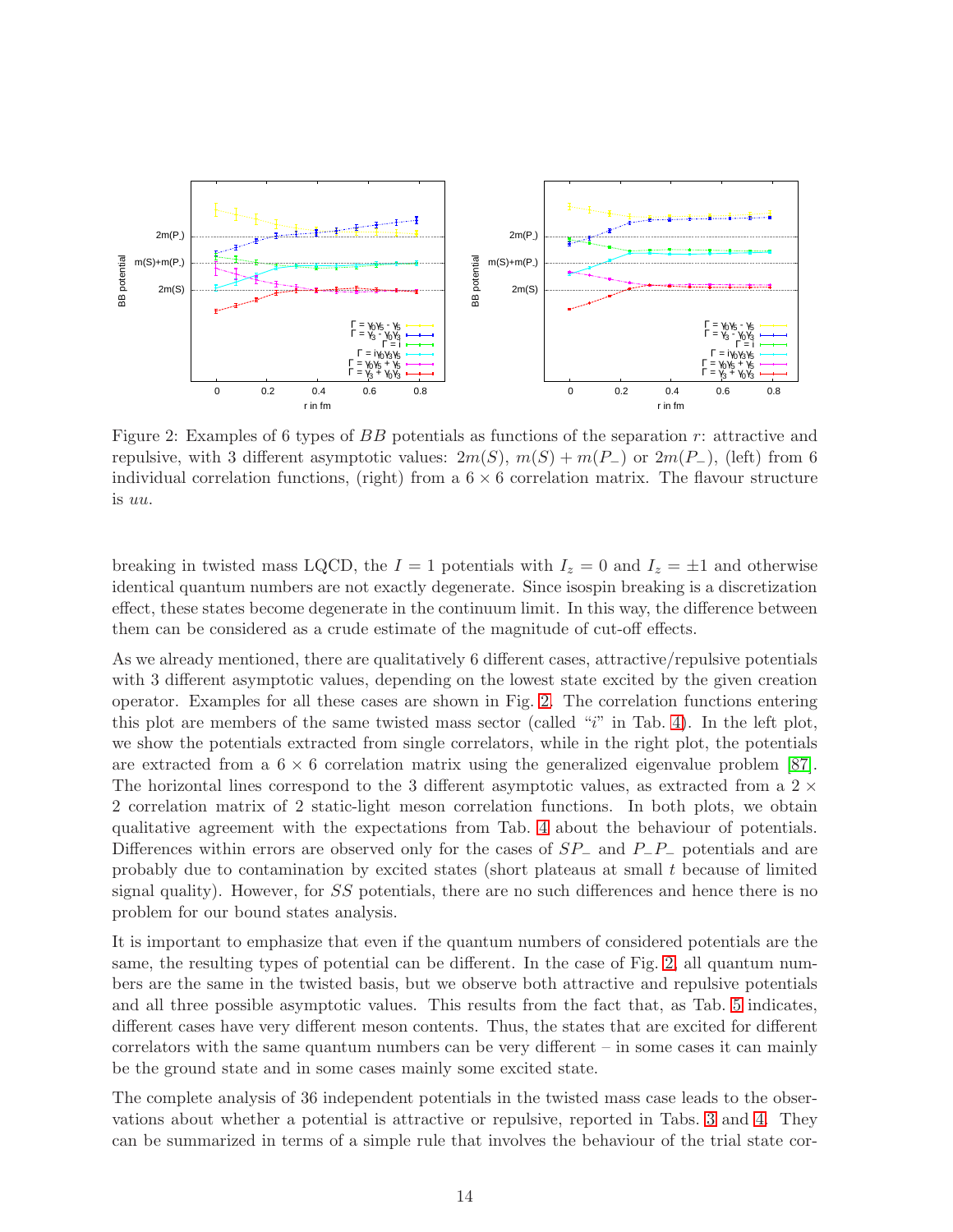responding to the potential under meson exchange, i.e. under combined exchange of flavour, spin and parity. If the trial state is symmetric/antisymmetric under such meson exchange, the resulting potential is then attractive/repulsive. Consideration of the individual meson content for the trial states of potentials included in Fig. [2](#page-13-0) (and Figs. [4](#page-16-0) and [5](#page-17-0) below) allows to easily verify this rule. The deduced rule is in agreement with a less general rule obtained in earlier quenched computations of  $B B$  potentials [\[47,](#page-26-0) [50\]](#page-26-3), which, however, only considered potentials between ground state S mesons. It can also be justified in the following way. Consider the one-gluon exchange between two static antiquarks  $QQ$ . The resulting potential, valid for small r, is of Coulomb type  $V(r) \propto g^2/r$ , where g is the coupling and r is the separation between antiquarks. The  $\overline{Q}\overline{Q}$  pair can be either in the colour 3 or  $\overline{6}$  representation. For the former case, the proportionality constant is negative (attractive potential) and for the latter positive (repulsive potential) due to the Casimir scaling. Let us now consider the attractive case. The light quark wave functions have to be antisymmetric (Pauli principle). If the static antiquarks are in the  $3$  representation, the light quarks are in  $3$ , which is antisymmetric. This implies that the symmetry with respect to combined exchange of flavour, spin and parity of the light quarks can not alter the total antisymmetry of the wave function, i.e. the trial state has to be symmetric under such combined exchange. Analogously, the repulsive symmetric  $6$  representation together with the antisymmetry of the fermionic wave function implies that the repulsive potential is obtained when the trial state is antisymmetric with respect to the above mentioned combined exchange.

## <span id="page-14-0"></span>4.3  $\overline{B} \overline{B}$  potentials – results for all channels

In this subsection, we again use lattice data from the B40.24 ensemble. We start by comparing results with and without HYP smearing of world lines of static quarks – see Fig. [3.](#page-15-0) We show only attractive potentials with  $2m(S)$  (subtracted from the potentials) as the asymptotic value, coming from multiplets A, E and K of Tabs. [3](#page-9-0) and [4.](#page-10-0) In general, for separations  $r \gtrsim 2a$ , the results from HYP and non-HYP cases are compatible, but with visibly reduced statistical errors for the former. In the small-separation region, however, HYP smearing significantly distorts the potential by filtering out UV fluctuations. We, therefore, restrict the remaining discussion to separations  $r \geq 2a$  and use the HYP results, which exhibit significantly smaller errors.

We present our results for all  $(I, I_z, |j_z|, \mathcal{P}, \mathcal{P}_x)$  channels in Figs. [4](#page-16-0) and [5,](#page-17-0) including for the first time also potentials between excited mesons. The potentials were shifted vertically, such that the zero value corresponds to the asymptotic value of  $2m(S)$ . The horizontal lines correspond to  $2m(S)$ ,  $m(S) + m(P_{-})$  and  $2m(P_{-})$ .

Fig. [4](#page-16-0) shows 12 potentials corresponding to  $I = 0$ , with flavour structure  $ud \pm du$ , quantum numbers contained in the label of each plot and Γ-structures given in Tab. [3.](#page-9-0) There are four singlet channels  $(I = 0, j_z = 0)$  with different combinations of  $\mathcal{P}/\mathcal{P}_x$  and two spin doublet channels  $(I = 0, j_z = \pm 1)$  with either  $P = +$  or  $P = -$ . One of the main physical motivations of this paper is to find cases where it is likely that two B mesons can form a bound tetraquark state. From this point of view, attractive potentials with an asymptotic value of  $2m(S)$  are the most interesting – for bound state formation an attractive potential is mandatory, while restriction to the ground state allows to obtain the best quality of data. Moreover, excited states would require a very strongly bound state, otherwise the decay to a ground state  $SS$  pair is possible and a statement about binding is not very strong. Hence, the spin/isospin singlet A (scalar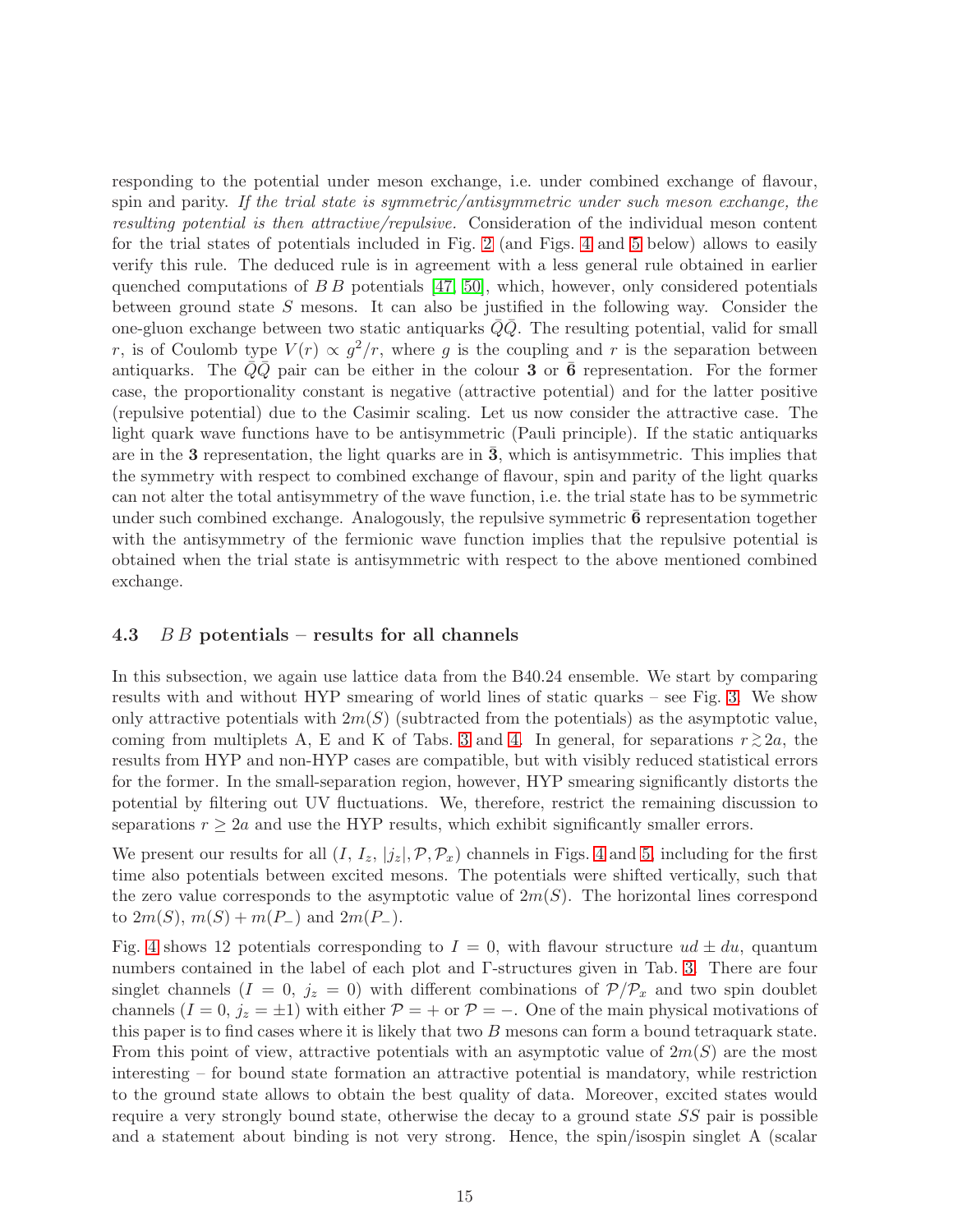

<span id="page-15-0"></span>Figure 3: Comparison of attractive SS potentials obtained with HYP2 smearing (red solid lines) and without HYP2 smearing (green dashed lines). Shown are only attractive potentials with  $2m(S)$  as the asymptotic value (subtracted from the potential), from multiplets A, E and K of Tabs. [3,](#page-9-0) [4.](#page-10-0)

isosinglet) with  $\Gamma = \gamma_5 + \gamma_0 \gamma_5$  and flavour structure  $ud - du$  is the natural candidate for further phenomenological investigations, reported already in our previous publication [\[30\]](#page-25-7) and extended below. In Sec. [4.5,](#page-19-0) we check whether the binding previously observed at an unphysically heavy pion mass survives or is even enhanced by the physical pion mass limit.

In the plots for  $I = 1$  (Fig. [5,](#page-17-0) 24 potentials, flavour structure uu, dd or  $ud + du$ ), solid lines correspond to  $I_z = 0$ , while the dashed ones to  $I_z = \pm 1$ . There are four isospin triplet channels  $(I = 1, j_z = 0)$  with different combinations of  $\mathcal{P}/\mathcal{P}_x$  and two spin/isospin sextet channels  $(I = 1, j_z = 0)$  $j_z = \pm 1$ ) with either  $P = +$  or  $P = -$ . The difference between  $I_z = 0$  and  $I_z = \pm 1$  is due to the breaking of isospin symmetry by twisted mass fermions. As such, it is only a discretization effect and actually the differences in the results for these two  $I_z$  channels can be used to estimate the size of cut-off effects in our computations. This is particularly important, since we have only used one lattice spacing at the moment. As can be seen in Fig. [5,](#page-17-0) the above mentioned differences between  $I_z$  channels give consistent results in most of the cases (i.e. within statistical error of each other). Only in few cases the differences exceed the  $1\sigma$ -level, but they are never larger than approximately  $2\sigma$ . This allows us to conclude that the discretization effects are rather small in our setup and justifies the use of these results to conclude about the behaviour in the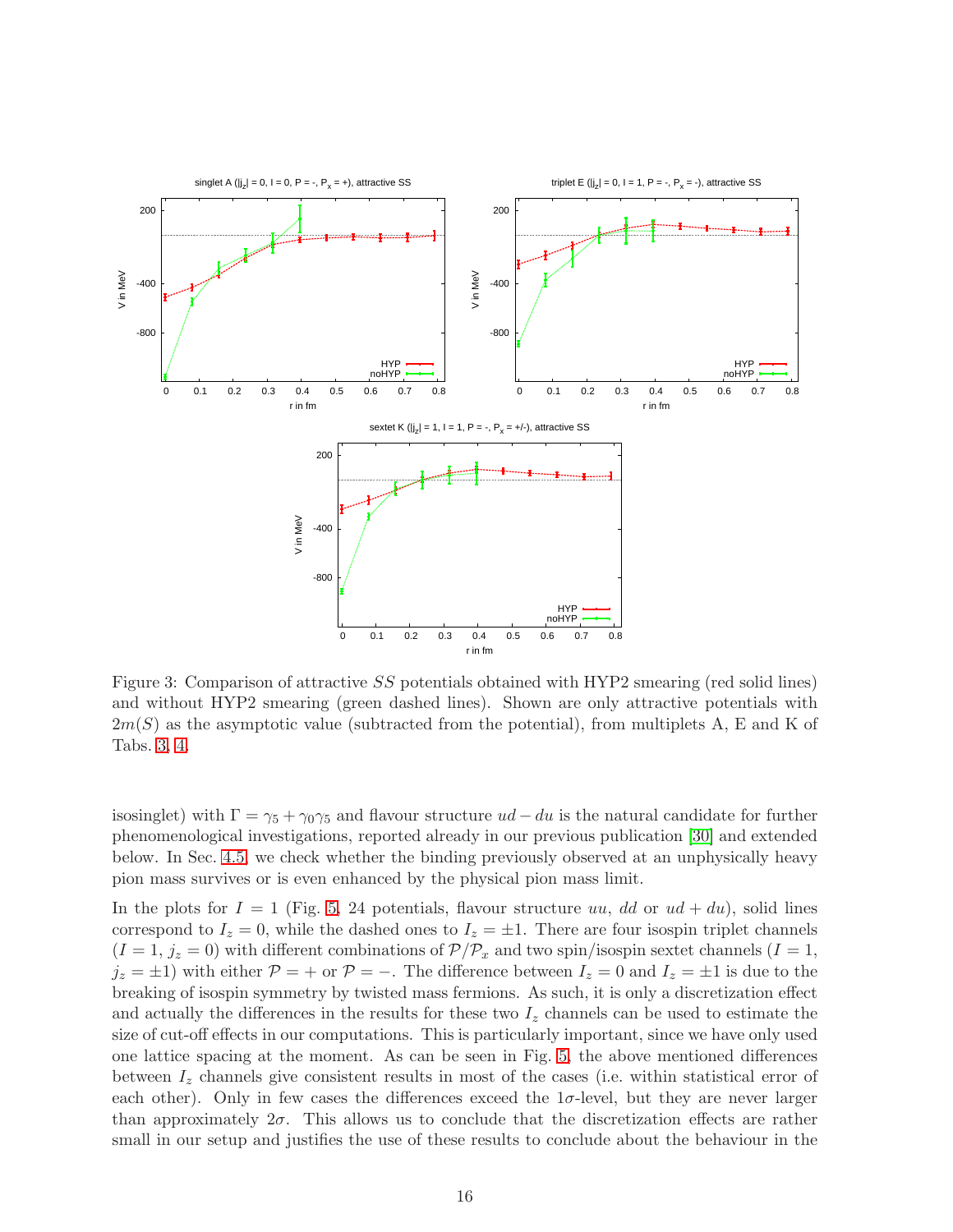

<span id="page-16-0"></span>Figure 4: All 12 extracted potentials in the  $I = 0$  channel. From all potentials the asymptotic value of  $2m(S)$  is subtracted. The three horizontal lines correspond to the asymptotic values of  $2m(S), m(S) + m(P_{-})$  and  $2m(P_{-})$ .

continuum. As mentioned above, we are especially interested in attractive potentials with the asymptotic value of  $2m(S)$ .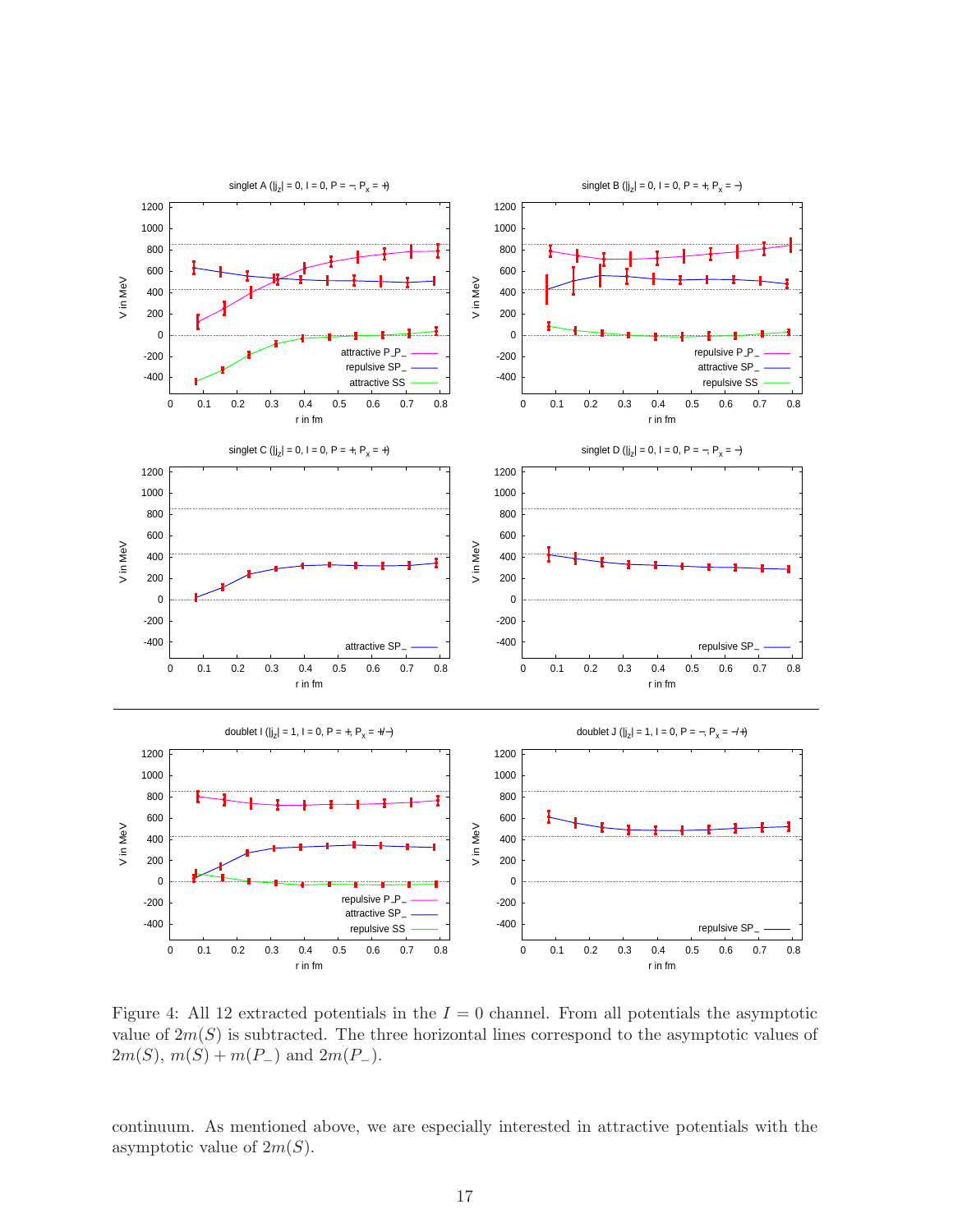

<span id="page-17-0"></span>Figure 5: All 24 extracted potentials in the  $I = 1$  channel. From all potentials the asymptotic value of  $2m(S)$  is subtracted. The three horizontal lines correspond to the asymptotic values of  $2m(S), m(S) + m(P_{-})$  and  $2m(P_{-})$ .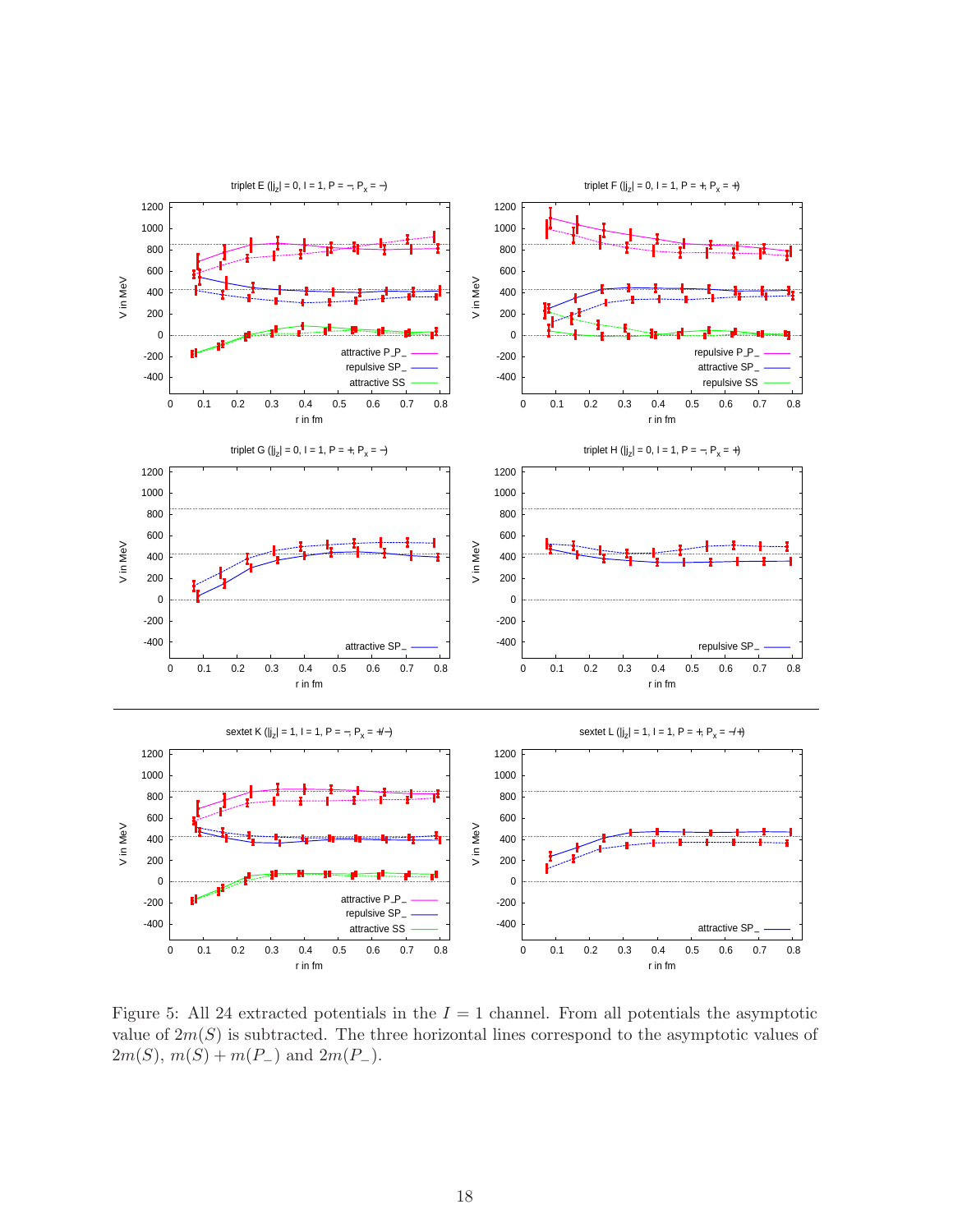#### 4.4 Using  $B B$  potentials in the Schrödinger equation

The aforementioned scalar isosinglet A can be treated in a relatively simple way. It has light spin  $j = 0$  and hence the corresponding potential is spin-independent. Therefore, one can use the lattice potential  $V(r)$  in the radial Schrödinger equation:

<span id="page-18-0"></span>
$$
\left(-\frac{\hbar^2}{2m_H} + V(r)\right)S(r) = ES(r),\tag{17}
$$

where  $m_H$  is set to either the bottom quark mass or the B meson mass,  $S(r) = R(r)/r$  and  $R(r)$  is the radial part of the full wave function,  $\psi(r, \theta, \phi) = R(r)Y_{lm}(\theta, \phi)$  (Y<sub>lm</sub> denote spherical harmonics).

The  $I = 1$  channels provide further examples of attractive potentials with the asymptotic value of  $2m(S)$  – in the triplet E (with  $I_z = 0$  and  $|I_z| = 1$ ) and in the sextet K (also for both  $I_z = 0$ and  $|I_z| = 1$ , with  $\Gamma = \gamma_j + \gamma_0 \gamma_j$   $(j = 1, 2, 3)$ . These multiplets have light spin  $j = 1$ , E corresponds to  $j_z = 0$ , while K to  $j_z = \pm 1$ , and consequently the potential which has to be used in the Schrödinger equation is spin-dependent. The Schrödinger equation then reads:

$$
\left(-\frac{\hbar^2}{2m_H}\mathbb{1}_{\text{spin}}\Delta + \left(\mathbf{e}_r \otimes \mathbf{e}_r V_E(r) + \left(\mathbf{e}_\theta \otimes \mathbf{e}_\theta + \mathbf{e}_\phi \otimes \mathbf{e}_\phi\right) V_K(r)\right)\right)\vec{\psi}(\mathbf{r}) = E\vec{\psi}(\mathbf{r}),\tag{18}
$$

where the z-component of  $\vec{\psi}$  is the wave function of the  $j_z = 0$  state, while the x- and ycomponents correspond to  $j_x = 0$  and  $j_y = 0$  or (taking suitable linear combination)  $j_z = \pm 1$ . Clearly, this is a much more complicated problem than for the multiplet A, because here we have 3 coupled differential equations. In practice, however, the potentials  $V_E$  and  $V_K$  are identical within our numerical precision, i.e.  $V_E = V_K$ , and using this equality in the above equation reduces it to a form analogous to Eq. [\(17\)](#page-18-0). Still, the potentials obtained for the E and K case are much less deep and broad (i.e. less attractive) than the one in the isospin singlet A and hence do not lead to the formation of a bound state. As such, we do not discuss them further.

The approach of plugging the lattice extracted potentials into the Schrödinger equation has been extensively used in our previous publications [\[28,](#page-25-5) [30\]](#page-25-7). Here, we summarize its main outcomes, obtained using two ensembles of gauge field configurations – B40.24 and an ensemble with roughly twice smaller lattice spacing (called E17.32). Both ensembles correspond to a single non-physical pion mass of around 340 MeV.

On the B40.24 configurations, we investigated a unitary setup of static-light mesons built of two static antiquarks and two light, but unphysically heavy,  $u/d$  quarks. We analyzed in detail the binding in two isospin channels, yielding attractive potentials with  $2m(S)$  as the asymptotic value – scalar isosinglet and vector isotriplet. Using the Schrödinger equation, we found clear indication for binding in the scalar isosinglet case. For the vector isosinglet, we found no binding. It is worth to emphasize that these results correspond to a non-physical value of the pion mass. The theoretical expectation is that binding increases towards the physical pion mass. Therefore, it might be the case that the vector isotriplet case can also be binding at the physical values of the  $u/d$  quark masses.

On the E17.32 ensemble, we considered a partially quenched setup of static-strange and staticcharm mesons – the valence quark masses were set to either the physical strange or the physical charm quark mass. For this case, the lattice spacing of B40.24 was not fine enough, mostly since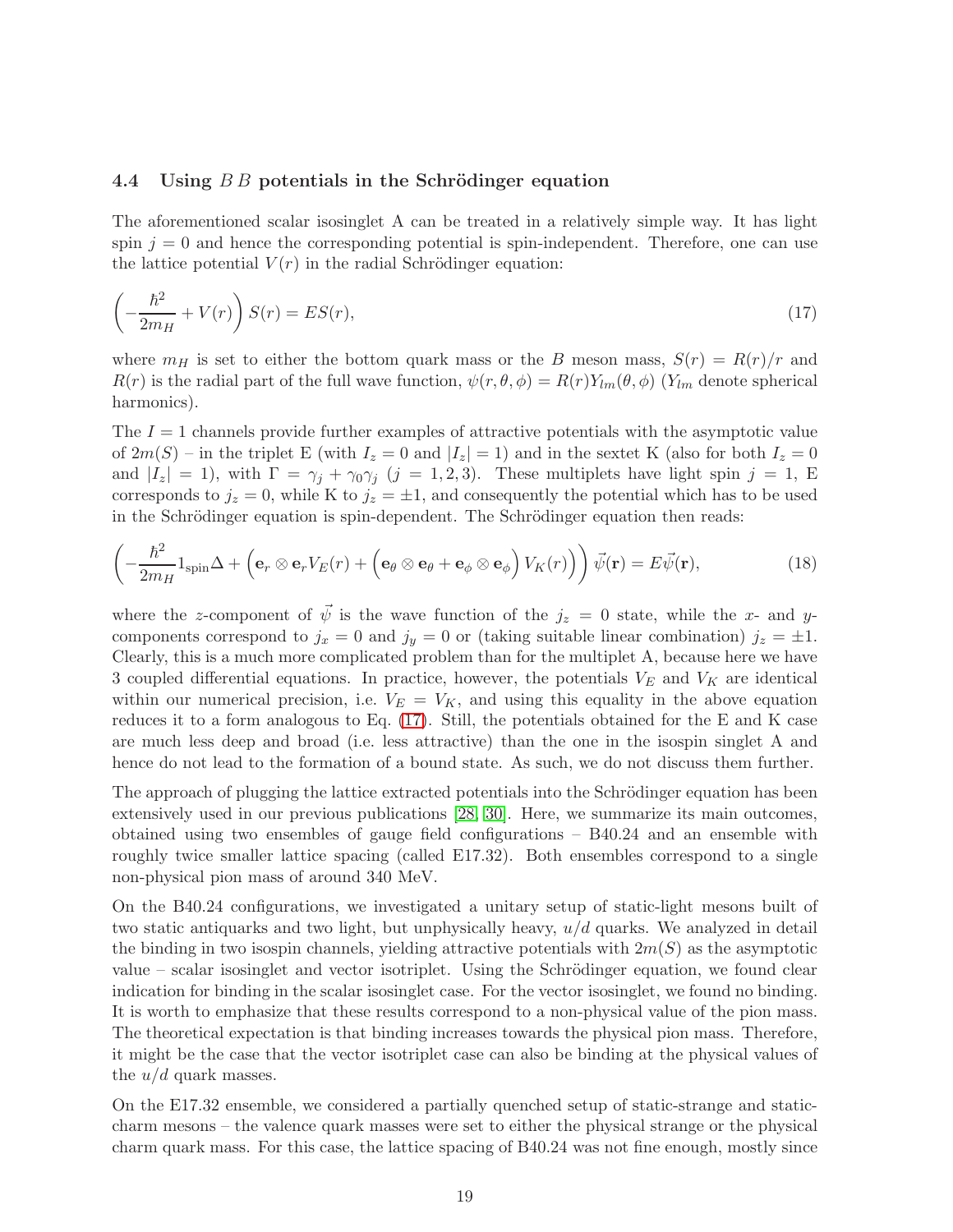heavier non-static quarks lead to narrower potentials, and hence a twice smaller lattice spacing was used. Analyzing the potentials, we also found no evidence for binding and we do not expect that a lower sea quark mass will change this result.

In our present paper, we now have the results for three different pion masses for the unitary setup. We can therefore address the qualitative question whether  $b\bar{b}u d$  can form a bound state at physically light  $u/d$  quark masses and also quantitatively determine the corresponding binding energy.

## <span id="page-19-0"></span>4.5 B B potentials at the physical pion mass

All the results that we have shown so far correspond to only a single ensemble of gauge field configurations – B40.24, at a lattice spacing  $a \approx 0.079$  fm and at a pion mass of around 340 MeV. Finally, we are of course interested in the continuum results at the physical pion mass. We have argued above that cut-off effects are comparatively small in our setup by comparing lattice results corresponding to the same continuum channel, but affected by different discretization effects – we have found that the results from these different lattice channels are compatible within statistical uncertainties.

However, the question remains to what extent the unphysically heavy  $u/d$  quark mass affects our conclusion – in particular how much stronger the binding is at physically light  $u/d$  quark masses for the scalar isosinglet and whether binding occurs for the vector isotriplet case. To address this question, we performed computations for two additional ensembles corresponding to the same lattice spacing – B85.24 and B150.24 with pion masses of around 480 MeV and 650 MeV, respectively. We use the same strategy as in Ref. [\[30\]](#page-25-7), i.e. to quantify systematic errors we perform several fits of the potentials in different ranges  $t_{\min} \le t \le t_{\max}$  of temporal separations of the correlation function  $C(t, r)$  at which the potential  $V(r)$  is read off and different ranges of the static quark separation  $r_{\min} \leq r \leq r_{\max}$  of the potential  $V(r)$ . The fitting ansatz is:

<span id="page-19-1"></span>
$$
V(r) = -\frac{\alpha}{r} \exp\left(-\left(\frac{r}{d}\right)^p\right) + V_0,\tag{19}
$$

where the fitting parameters are  $\alpha$ , d and  $V_0$ , while p is fixed to 2 from phenomenological considerations.

Notice the fit of the  $B B$  potential in Eq. [\(19\)](#page-19-1) is also interesting for effective hadronic models, which assume hadron-hadron potentials, and welcome lattice QCD data to compare with. In particular, in the literature D D and B B interactions are computed from meson exchange di-agrams [\[88,](#page-27-20) [89,](#page-28-0) [90,](#page-28-1) [91,](#page-28-2) [92,](#page-28-3) [93\]](#page-28-4), and are applied to the study of the  $Z_c^{\pm}$  and  $Z_b^{\pm}$  $\bar{b}$  tetraquarks. Moreover, there are also computations of the  $B\,B$  interactions in the open bottom channels [\[94\]](#page-28-5) similar to ours, including the prediction of binding into a tetraquark.<sup>[5](#page-19-2)</sup>

The expressions for the potentials obtained from the fits are then plugged into the Schrödinger equation and for each fit the binding energy  $E_B$  is computed. If  $E_B < 0$ , we conclude that

<span id="page-19-2"></span><sup>&</sup>lt;sup>5</sup> In the closed bottom  $BB$  channels, the effective hadron models produce  $BB$  interactions with terms at different ranges, for instance the one-pion exchange potential is a long range potential, while the one-ρ exchange potential is a short range potential. When the long range and short range potentials have different signs, the overall potential may have a dual behaviour, for instance repulsive at short separations and attractive at long separations, as it occurs in the well known  $NN$  interaction. However, in our open bottom case, we have not found any clear evidence of such a dual behaviour. Our B B potentials are either attractive or repulsive, consistent with the colour screening model.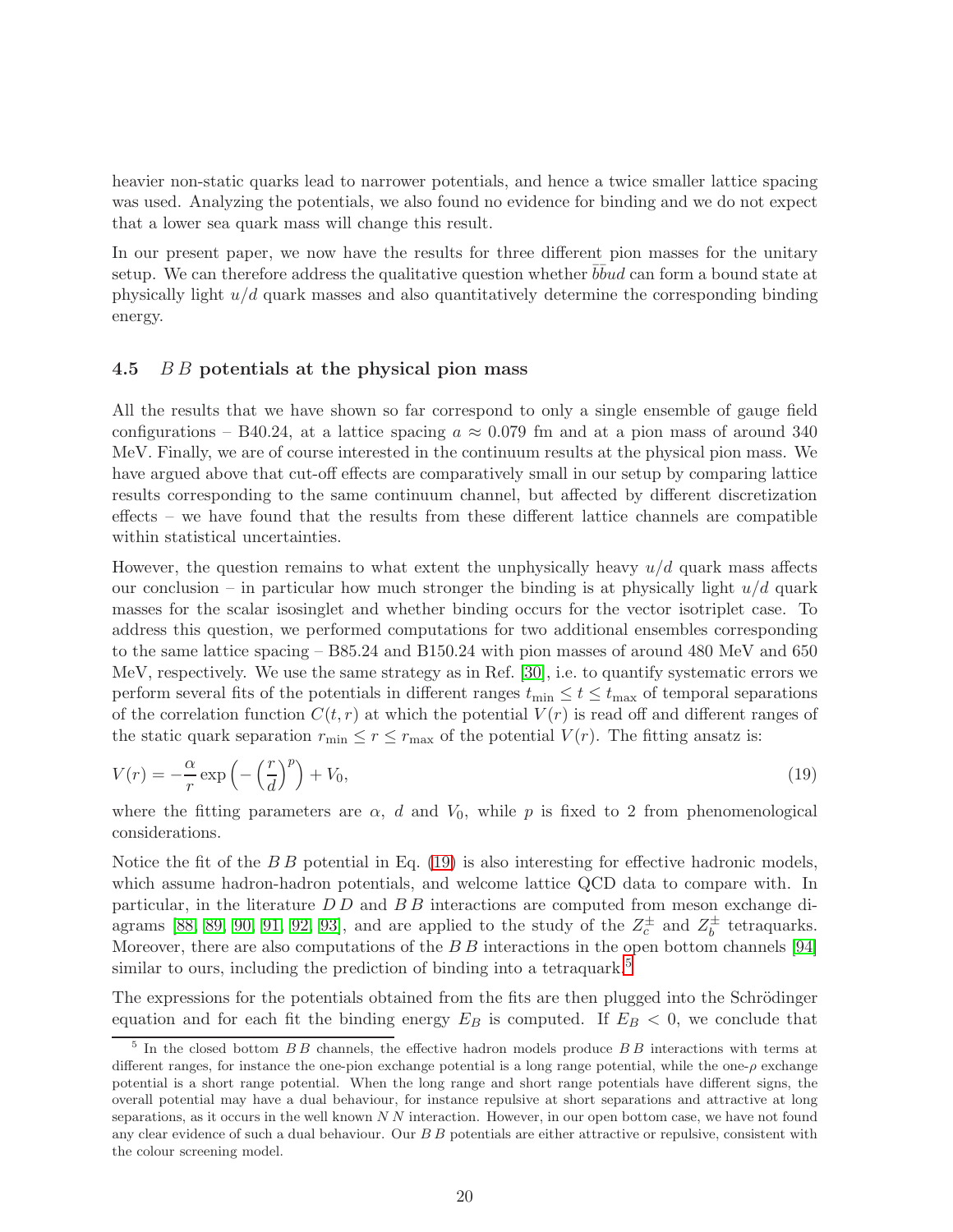

<span id="page-20-1"></span>Figure 6: Examples of fits of Eq. [\(20\)](#page-20-0) for the t-interval  $t/a \in [4, 9]$  and for  $r/a = 2, 3, 4, 5$  in the scalar isosinglet case. Three pion masses are used to extrapolate to the physical pion mass.

the given potential leads to binding of the interacting  $B$  mesons. Having several fitting ranges allows us to reliably investigate the systematic uncertainties related to the choice of the t- and r-intervals. To this aim, we build distributions of the fitting parameters  $\alpha$ , d and of the binding energy  $E_B$ .

<span id="page-20-0"></span>Moreover, for each  $t$ - and  $r$ -range, we also extrapolate the potentials to the physical pion mass, using a linear ansatz in  $m_{\pi}^2$ , i.e.

$$
V(r, m_{\pi}) = V(r, m_{\pi}^{\text{phys}}) + c(m_{\pi}^2 - (m_{\pi}^{\text{phys}})^2),
$$
\n(20)

where  $V(r, m_\pi^{\text{phys}})$  and c are fitting parameters and  $m_\pi^{\text{phys}}$  is the physical pion mass. Examples of such fits are shown in Fig. [6](#page-20-1) for the t-interval  $t/a \in [4, 9]$  and for  $r/a = 2, 3, 4, 5$ . In all cases, the linear fitting ansatz gives good description of lattice data. The extrapolated potential  $V(r)$  at the physical point can then be used in the same way as potentials at non-physical pion masses, i.e. for fits of Eq.  $(19)$ , using various t- and r-intervals to account for systematic uncertainties.

Scalar isosinglet channel. The results of this procedure for our different ensembles are shown in Tab. [6,](#page-21-0) together with the outcome for the extrapolated potential. The tendency that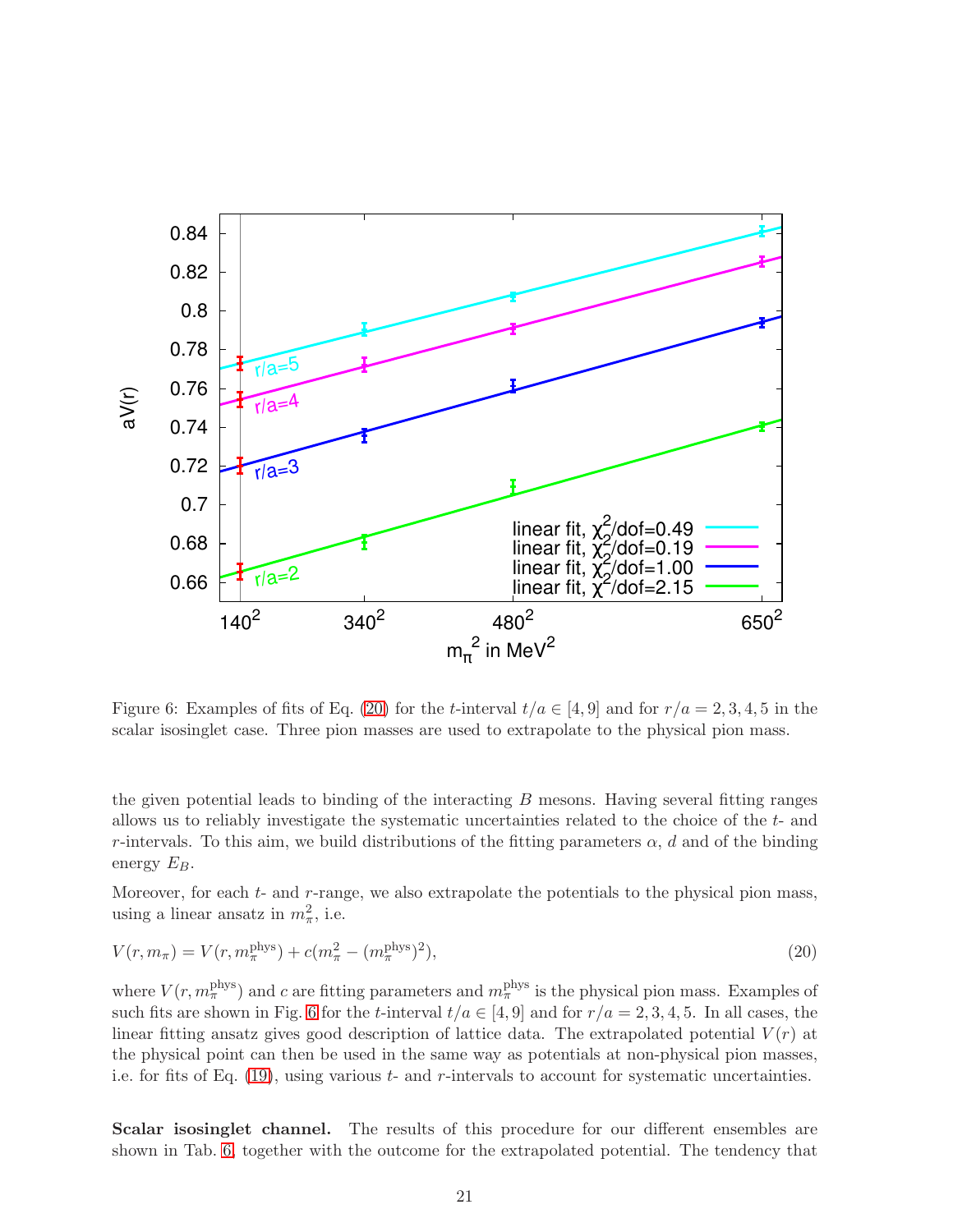<span id="page-21-0"></span>Table 6: Extracted values of the fitting parameters  $\alpha$  and d (in fm) and of the binding energy E (in MeV) in the scalar isosinglet channel  $(I = 0, j = 0)$ . We show results for three ensembles differing in the pion mass and for the potentials extrapolated to the physical pion mass.

| Ensemble            | $m_{\pi}$ [MeV] | $\alpha$                                          | $d$ [fm]               | [MeV]<br>$E_B$ |
|---------------------|-----------------|---------------------------------------------------|------------------------|----------------|
| B <sub>150.24</sub> | 650             | $0.31^{+0.03}_{-0.03}$<br>0.28 <sup>+0.02</sup>   |                        |                |
| B85.24              | 480             |                                                   | $0.37^{+0.04}_{-0.04}$ |                |
| B40.24              | 340             |                                                   | $0.42^{+0.08}_{-0.02}$ | -90            |
| extrapolation       | 140             | $0.35^{+0.04}_{-0.04}$<br>0.34 $^{+0.03}_{-0.03}$ |                        |                |

<span id="page-21-1"></span>Table 7: Extracted values of the fitting parameters  $\alpha$  and  $d$  (in fm) in the vector isotriplet channel  $(I = 1, j = 1)$ . No binding is observed. We show results for three ensembles differing in the pion mass and for the potentials extrapolated to the physical pion mass.

| Ensemble      | [MeV]<br>$m_{\pi}$ | $\alpha$                                        | $d$ [fm]               |
|---------------|--------------------|-------------------------------------------------|------------------------|
| B150.24       | 650                |                                                 |                        |
| <b>B85.24</b> | 480                | $0.30^{+0.06}_{-0.05}$<br>0.29 <sup>+0.04</sup> |                        |
| B40.24        | 340                |                                                 |                        |
| extrapolation | 140                | $0.29^{+0.05}_{-0.06}$                          | $0.16_{-0.02}^{+0.05}$ |

we observe is clear – binding in the scalar isosinglet case  $(I = 0, j = 0)$  becomes stronger towards the physical pion mass. For the latter, we observe binding of:

$$
E_B = -90^{+43}_{-36} \text{ MeV}. \tag{21}
$$

Note that the result at the physical point is compatible with the one for ensemble B40.24, i.e. the pion mass dependence of the potential is relatively mild close to the physical point. The conclusion that the attraction between two B mesons (with a static antiquark and a light up/down quark of physical mass) in the  $I = 0$  channel is strong enough to form a tetraquark state and the value of the binding energy are among the main physical results of our paper. Although they were obtained with only a single lattice spacing, we have strong hints that cut-off effects are under control and should not affect the final conclusion.

Vector isotriplet channel. An analogous procedure for the vector isotriplet channel  $(I = 1,$  $j = 1$ ) gives the results in Tab. [7.](#page-21-1) Regardless of the pion mass, we observe no binding and the results are essentially independent on  $m_{\pi}$  within our precision. With these results, we agree with Ref.  $[22]$ , where a similar study was done for D D systems. Moreover, in our analysis, the parameter  $\alpha$  is the same for  $I = 0$  and  $I = 1$  potentials within uncertainties. Hence, it is the much smaller value of the potential range  $d$  that is responsible for the absence of binding in the vector isotriplet channel, as compared to the scalar isosinglet case.

Summary for both channels. Finally, we summarize our results for both channels in Fig. [7.](#page-22-1) For each pion mass, we show the results of individual fits of Eq.  $(19)$  for different t- and rfitting intervals, as well as the final error bar reflecting the combined statistical and systematic uncertainties. Values above or left of the binding threshold (the isoline 0 MeV) correspond to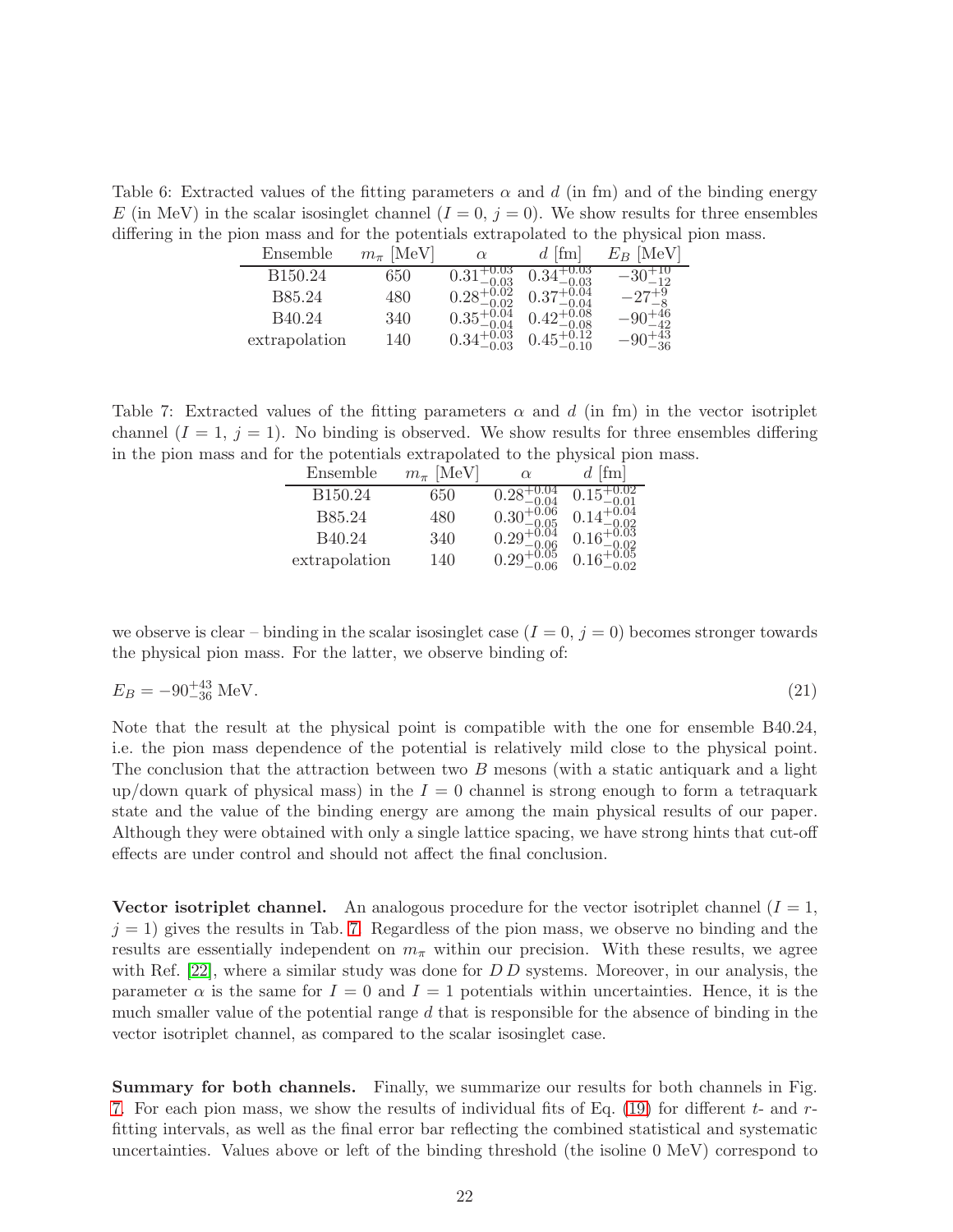

<span id="page-22-1"></span>Figure 7: Binding energy isolines  $E_B(\alpha, d) = \text{const}$  in the  $\alpha - d$  plane for the scalar isosinglet  $(I = 0, j = 0)$  and vector isotriplet  $(I = 1, j = 1)$  channels and four pion masses: 140 MeV (extrapolated), 340 MeV, 480 MeV and 650 MeV. The dashed and solid lines correspond to  $m_H = m_B$  or  $m_H = m_b$  in the Schrödinger equation, respectively. The crosses and squares are the fits of Eq. [\(19\)](#page-19-1) for  $r_{min}/a = 2,3$ , respectively, and different  $r_{max}/a$  and t-intervals. The error bars represent combined systematic and statistical errors.

no binding, while ones below or right of this threshold indicate that a bound state exists. The central values of the error bars correspond to the respective entries in Tabs. [6](#page-21-0) and [7.](#page-21-1)

## <span id="page-22-0"></span>5 Conclusions

We have performed a lattice computation of potentials between two B mesons in the static approximation. We have investigated various channels, characterized by different quantum numbers  $(I, I_z, |j_z|, \mathcal{P}, \mathcal{P}_x)$ . The most interesting cases from the point of view of formation of tetraquark states are the attractive potentials with twice the mass of the S meson as asymptotic value. After identifying such potentials, they can be fitted by a phenomenologically motivated fitting ansatz and then inserted in the Schrödinger equation to assess whether a bound state can form. We have already followed such approach in our previous publication, however only at a single non-physical value of the pion mass.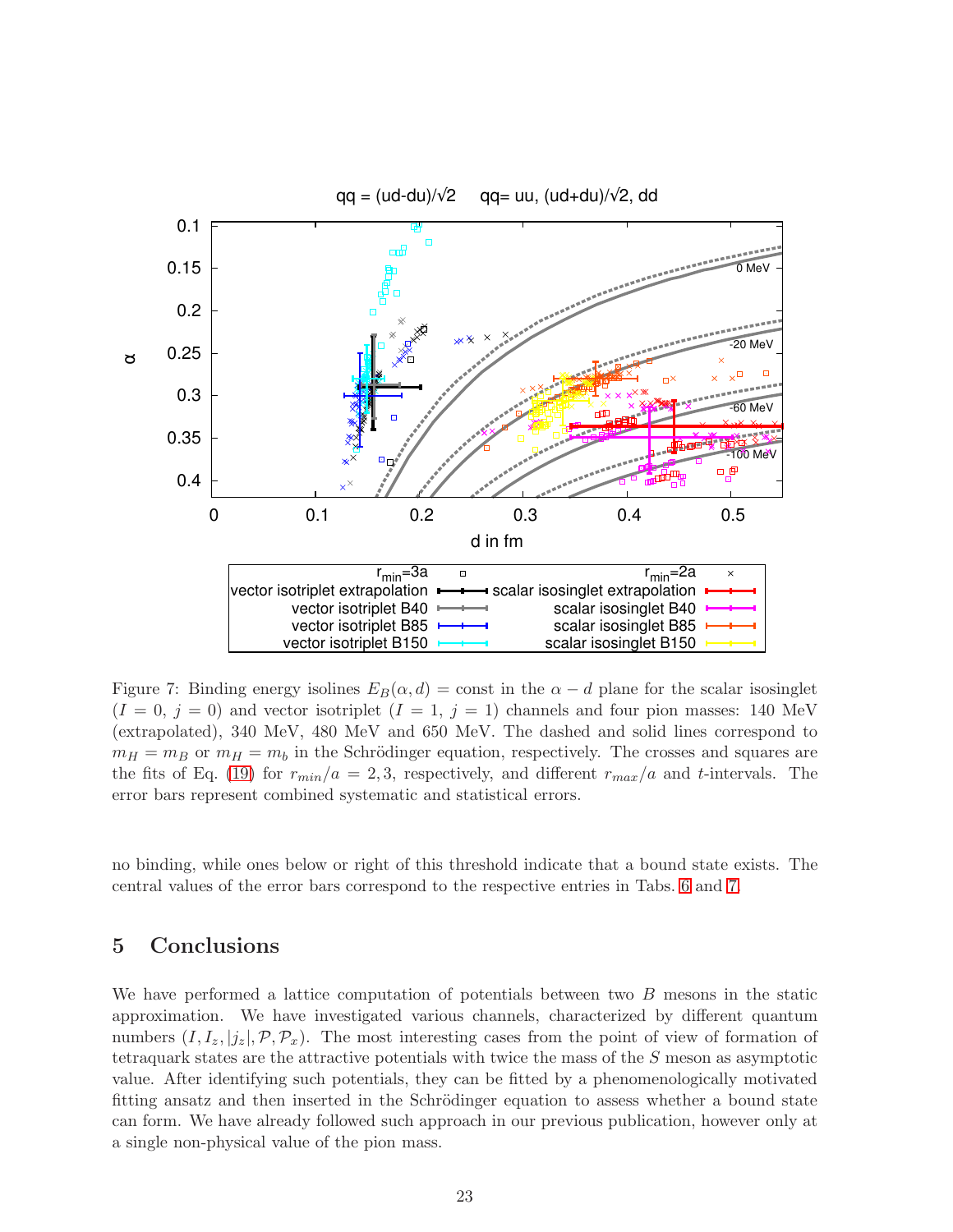In this work, our computations have been performed at three values of the pion mass – from around 340 MeV to 650 MeV. This has allowed for an extrapolation of the potentials to the physical pion mass, leading to one of the main conclusions of this paper: two B mesons built of a static antiquark and a light quark of physical up/down quark mass form a tetraquark state in the scalar isosinglet channel. The strength of the binding has been found to be  $E_B = -90^{+43}_{-36}$  MeV, i.e. binding at a confidence level of more than  $2\sigma$ .

In addition to this result, we have shown in detail the results for the potentials at our lightest pion mass of approximately 340 MeV, i.e. a rather light dynamical quark mass, including for the first time also potentials between excited mesons. Although our computations have been performed at a single value of the lattice spacing, we have found certain indication that the cut-off effects are not very large by analyzing different channels leading to the same result in the continuum limit.

One of our main findings is also a rule stating that a considered potential is attractive when the trial state corresponding to the potential is symmetric under combined exchange of flavour, spin and parity. We have also discussed a justification of this rule based on phenomenological considerations.

As a follow-up work, we plan to further investigate sources of systematic errors in our approach. In particular, this includes a better control of cut-off effects, finite volume effects and quark mass effects. For the latter, we plan to use ensembles at the physical pion mass, currently generated by the European Twisted Mass Collaboration. It would also be an interesting direction to supplement the lattice computation by a perturbative calculation of BB potentials at small meson separations.

We also plan to include effects due to the heavy quark spins following the exploratory study of Ref. [\[76\]](#page-27-8). This is most important, since the contribution of the heavy quark spin to the hyperfine splitting is of the some order as the binding energy we obtain for the tetraquark.

# Acknowledgments

P.B. thanks IFT for hospitality and CFTP, grant FCT UID/FIS/00777/2013, for support. M.W. and A.P. acknowledge support by the Emmy Noether Programme of the DFG (German Research Foundation), grant WA 3000/1-1. This work was supported in part by the Helmholtz International Center for FAIR within the framework of the LOEWE program launched by the State of Hesse. Calculations on the LOEWE-CSC high-performance computer of Johann Wolfgang Goethe-University Frankfurt am Main were conducted for this research. We would like to thank HPC-Hessen, funded by the State Ministry of Higher Education, Research and the Arts, for programming advice.

## <span id="page-23-0"></span>References

- <span id="page-23-1"></span>[1] R. L. Jaffe, Phys. Rev. D 15, 267 (1977).
- <span id="page-23-2"></span>[2] R. L. Jaffe, Phys. Rept. 409, 1 (2005) [arXiv: hep-ph/0409065].
- [3] H. J. Lipkin, Phys. Lett. B 195, 484 (1987).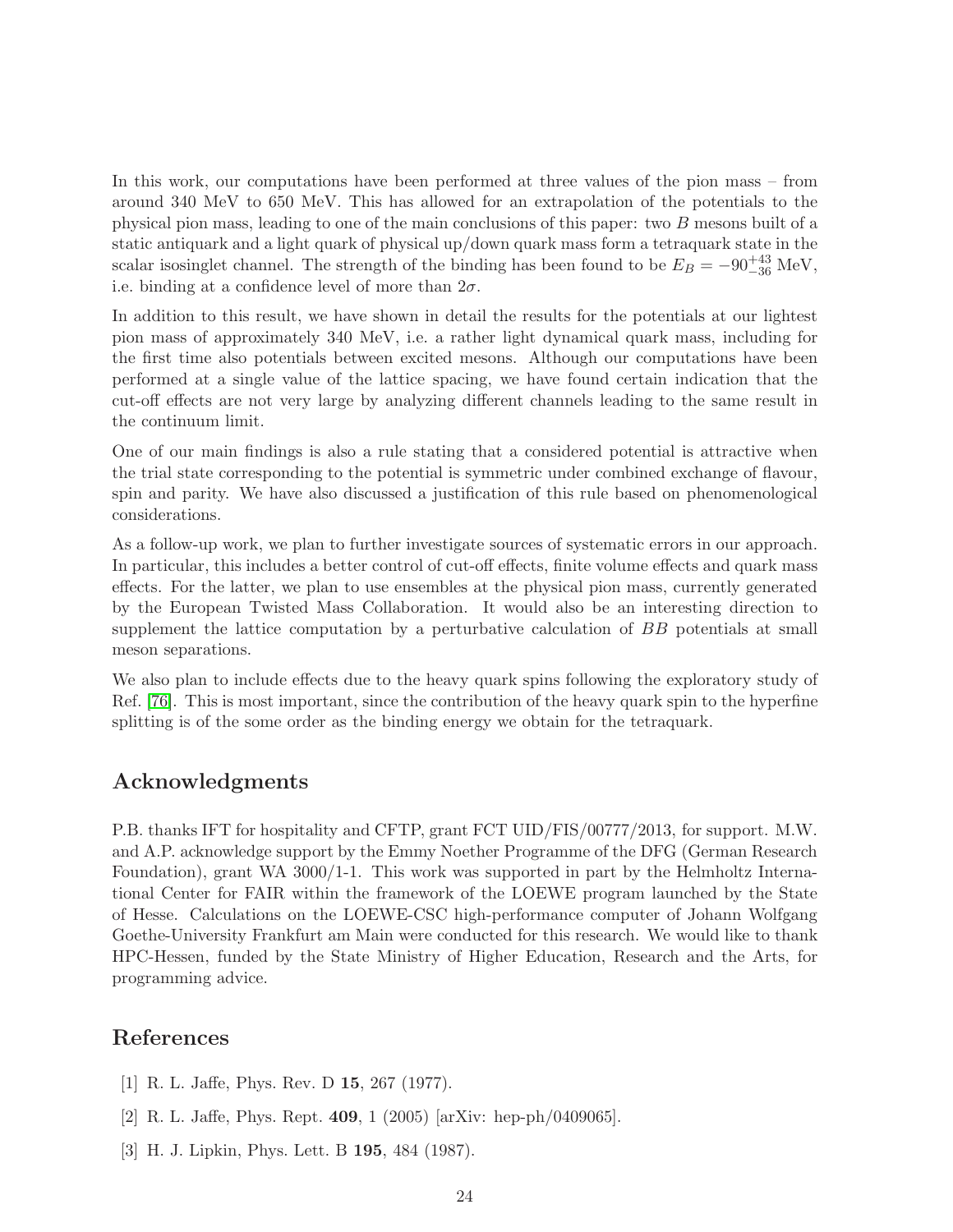- <span id="page-24-1"></span><span id="page-24-0"></span>[4] M. Praszalowicz, Phys. Lett. B 575, 234 (2003) [arXiv: hep-ph/0308114].
- <span id="page-24-2"></span>[5] R. Aaij et al. [LHCb Collaboration], Phys. Rev. Lett. 115, 072001 (2015) [arXiv:1507.03414 [hep-ex]].
- <span id="page-24-3"></span>[6] Z. Q. Liu et al. [Belle Collaboration], Phys. Rev. Lett. 110, 252002 (2013) [arXiv:1304.0121  $\vert \text{hep-ex} \vert$ .
- <span id="page-24-4"></span>[7] K. Chilikin et al. [Belle Collaboration], Phys. Rev. D 90, 112009 (2014) [arXiv:1408.6457 [hep-ex]].
- <span id="page-24-5"></span>[8] T. Xiao, S. Dobbs, A. Tomaradze and K. K. Seth, Phys. Lett. B 727, 366 (2013) [arXiv:1304.3036 [hep-ex]].
- [9] M. Ablikim et al. [BESIII Collaboration], Phys. Rev. Lett. 110, 252001 (2013) [arXiv:1303.5949 [hep-ex]].
- <span id="page-24-6"></span>[10] M. Ablikim et al. [BESIII Collaboration], Phys. Rev. Lett. 112, 132001 (2014) [arXiv:1308.2760 [hep-ex]].
- <span id="page-24-7"></span>[11] M. Ablikim et al. [BESIII Collaboration], Phys. Rev. Lett. 111, 242001 (2013) [arXiv:1309.1896 [hep-ex]].
- <span id="page-24-8"></span>[12] M. Ablikim et al. [BESIII Collaboration], Phys. Rev. Lett. 112, 022001 (2014) [arXiv:1310.1163 [hep-ex]].
- <span id="page-24-10"></span><span id="page-24-9"></span>[13] M. Ablikim et al. [BESIII Collaboration], Phys. Rev. Lett. 113, 212002 (2014) [arXiv:1409.6577 [hep-ex]].
- [14] R. Aaij et al. [LHCb Collaboration], Phys. Rev. Lett. 112, 222002 (2014) [arXiv:1404.1903 [hep-ex]].
- <span id="page-24-11"></span>[15] S. Prelovsek, T. Draper, C. B. Lang, M. Limmer, K. F. Liu, N. Mathur and D. Mohler, Phys. Rev. D 82, 094507 (2010) [arXiv:1005.0948 [hep-lat]].
- <span id="page-24-12"></span>[16] C. Alexandrou, J. O. Daldrop, M. Dalla Brida, M. Gravina, L. Scorzato, C. Urbach and M. Wagner, JHEP 1304, 137 (2013) [arXiv:1212.1418 [hep-lat]].
- <span id="page-24-13"></span>[17] D. Mohler, C. B. Lang, L. Leskovec, S. Prelovsek and R. M. Woloshyn, Phys. Rev. Lett. 111, 222001 (2013) [arXiv:1308.3175 [hep-lat]].
- <span id="page-24-14"></span>[18] S. Prelovsek, C. B. Lang, L. Leskovec and D. Mohler, Phys. Rev. D 91, 014504 (2015) [arXiv:1405.7623 [hep-lat]].
- <span id="page-24-15"></span>[19] J. Berlin, A. Abdel-Rehim, C. Alexandrou, M. Dalla Brida, M. Gravina and M. Wagner, PoS LATTICE 2014 104 (2014) [arXiv:1410.8757 [hep-lat]].
- <span id="page-24-16"></span>[20] J. Berlin, A. Abdel-Rehim, C. Alexandrou, M. D. Brida, M. Gravina and M. Wagner, arXiv:1508.04685 [hep-lat].
- <span id="page-24-18"></span><span id="page-24-17"></span>[21] A. L. Guerrieri *et al.*, PoS LATTICE **2014**, 106 (2014) [arXiv:1411.2247 [hep-lat]].
- [22] Y. Ikeda et al., Phys. Lett. B 729, 85 (2014) [arXiv:1311.6214 [hep-lat]].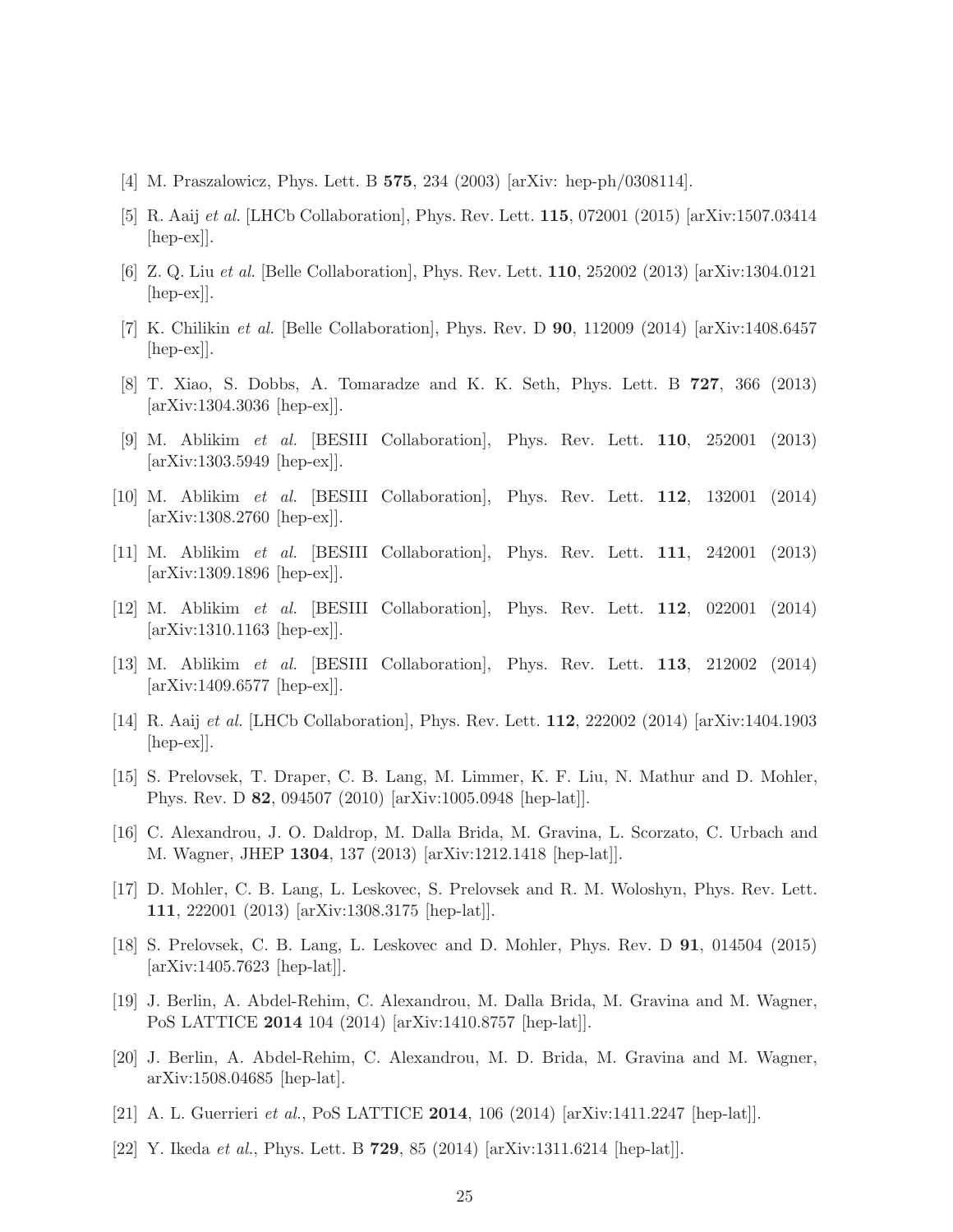- <span id="page-25-1"></span><span id="page-25-0"></span>[23] C. Alexandrou and G. Koutsou, Phys. Rev. D 71, 014504 (2005) [hep-lat/0407005].
- <span id="page-25-2"></span>[24] F. Okiharu, H. Suganuma and T. T. Takahashi, Phys. Rev. D 72, 014505 (2005) [heplat/0412012].
- <span id="page-25-3"></span>[25] N. Cardoso, M. Cardoso and P. Bicudo, Phys. Rev. D 84, 054508 (2011) [arXiv:1107.1355 [hep-lat].
- <span id="page-25-4"></span>[26] M. Cardoso, N. Cardoso and P. Bicudo, Phys. Rev. D 86, 014503 (2012) [arXiv:1204.5131 [hep-lat].
- <span id="page-25-5"></span>[27] P. Bicudo and M. Cardoso, arXiv:1509.04943 [hep-ph].
- <span id="page-25-6"></span>[28] P. Bicudo and M. Wagner, Phys. Rev. D 87, 114511 (2013) [arXiv:1209.6274 [hep-ph]].
- <span id="page-25-7"></span>[29] Z. S. Brown and K. Orginos, Phys. Rev. D 86, 114506 (2012) [arXiv:1210.1953 [hep-lat]].
- <span id="page-25-8"></span>[30] P. Bicudo, K. Cichy, A. Peters, B. Wagenbach and M. Wagner, Phys. Rev. D 92, 014507 (2015) [arXiv:1505.00613 [hep-lat]].
- <span id="page-25-9"></span>[31] A. Bondar et al. [Belle Collaboration], Phys. Rev. Lett. 108, 122001 (2012) [arXiv:1110.2251 [hep-ex]].
- <span id="page-25-10"></span>[32] J. P. Ader, J. M. Richard and P. Taxil, Phys. Rev. D 25, 2370 (1982).
- <span id="page-25-11"></span>[33] J. L. Ballot and J. M. Richard, Phys. Lett. B 123, 449 (1983).
- <span id="page-25-12"></span>[34] L. Heller and J. A. Tjon, Phys. Rev. D **35**, 969 (1987).
- <span id="page-25-13"></span>[35] J. Carlson, L. Heller and J. A. Tjon, Phys. Rev. D **37**, 744 (1988).
- <span id="page-25-14"></span>[36] H. J. Lipkin, Phys. Lett. B **172**, 242 (1986).
- <span id="page-25-15"></span>[37] D. M. Brink and F. Stancu, Phys. Rev. D **57**, 6778 (1998).
- <span id="page-25-16"></span>[38] B. A. Gelman and S. Nussinov, Phys. Lett. B 551, 296 (2003) [arXiv: hep-ph/0209095].
- [39] J. Vijande, F. Fernandez, A. Valcarce and B. Silvestre-Brac, Eur. Phys. J. A 19, 383 (2004) [arXiv: hep-ph/0310007].
- <span id="page-25-18"></span><span id="page-25-17"></span>[40] D. Janc and M. Rosina, Few Body Syst. 35, 175 (2004) [arXiv: hep-ph/0405208].
- <span id="page-25-19"></span>[41] T. D. Cohen and P. M. Hohler, Phys. Rev. D 74, 094003 (2006) [arXiv: hep-ph/0606084].
- [42] J. Vijande, A. Valcarce and J.-M. Richard, Phys. Rev. D 76, 114013 (2007) [arXiv:0707.3996 [hep-ph]].
- <span id="page-25-21"></span><span id="page-25-20"></span>[43] M. Born and R. Oppenheimer, Annalen der Physik 389, 457 (1927).
- <span id="page-25-22"></span>[44] D. G. Richards, D. K. Sinclair and D. W. Sivers, Phys. Rev. D 42, 3191 (1990).
- <span id="page-25-23"></span>[45] A. Mihaly, H. R. Fiebig, H. Markum and K. Rabitsch, Phys. Rev. D 55, 3077 (1997).
- [46] C. Stewart and R. Koniuk, Phys. Rev. D 57, 5581 (1998) [arXiv: hep-lat/9803003].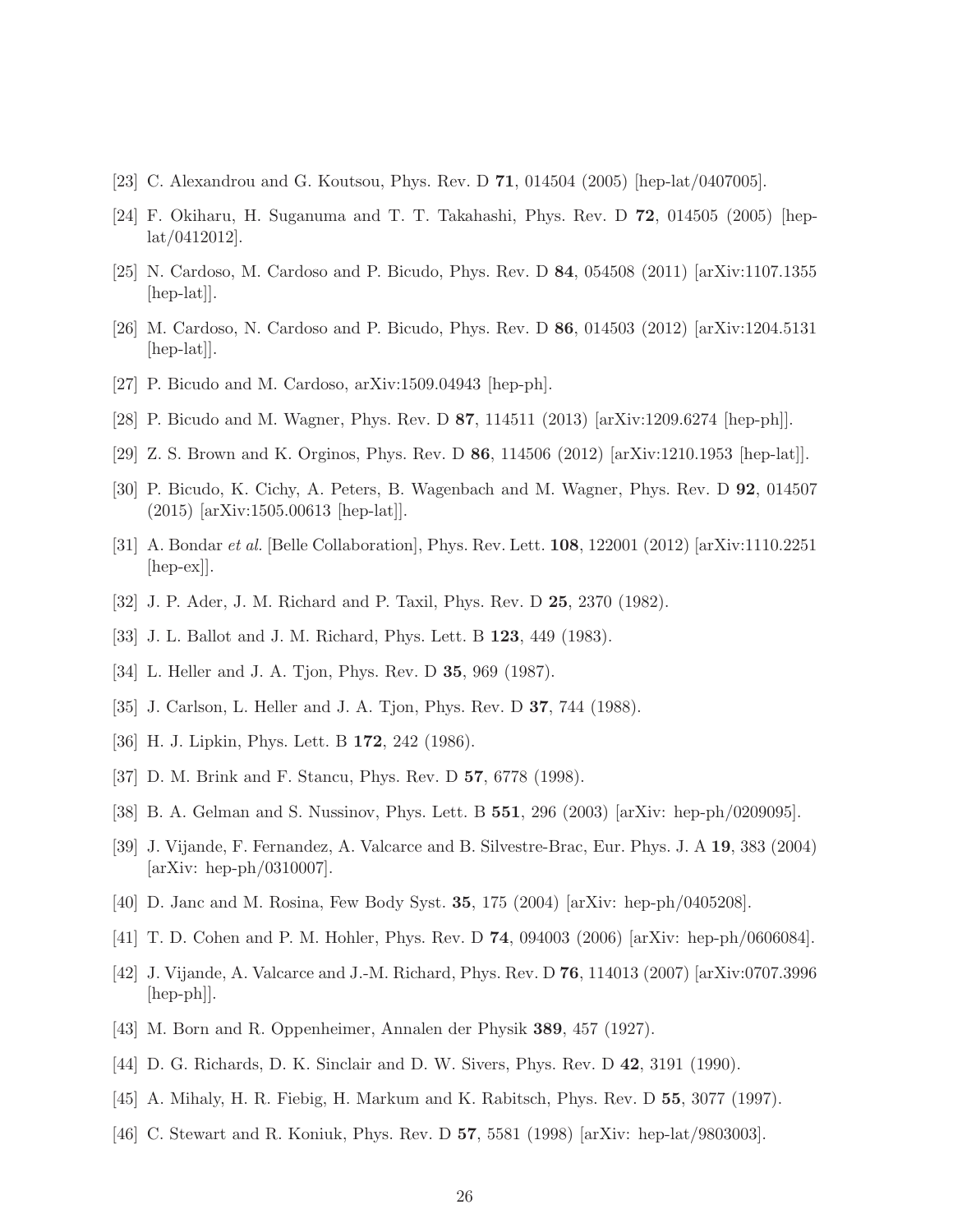- <span id="page-26-1"></span><span id="page-26-0"></span>[47] C. Michael and P. Pennanen [UKQCD Collaboration], Phys. Rev. D 60, 054012 (1999) [arXiv: hep-lat/9901007].
- <span id="page-26-2"></span>[48] M. S. Cook and H. R. Fiebig, arXiv: hep-lat/0210054.
- <span id="page-26-3"></span>[49] T. Doi, T. T. Takahashi and H. Suganuma, AIP Conf. Proc. 842, 246 (2006) [arXiv: heplat/0601008].
- <span id="page-26-5"></span>[50] W. Detmold, K. Orginos and M. J. Savage, Phys. Rev. D 76, 114503 (2007) [arXiv: heplat/0703009].
- <span id="page-26-4"></span>[51] M. Wagner [ETM Collaboration], PoS LATTICE 2010, 162 (2010) [arXiv:1008.1538 [hep- $[a_{\text{at}}]$ .
- <span id="page-26-6"></span>[52] G. Bali and M. Hetzenegger, PoS LATTICE2010, 142 (2010) [arXiv: 1011.0571 [hep-lat]].
- <span id="page-26-7"></span>[53] M. Wagner [ETM Collaboration], Acta Phys. Polon. Supp. 4, 747 (2011) [arXiv:1103.5147 [hep-lat].
- <span id="page-26-8"></span>[54] J. E. T. Ribeiro, Z. Phys. C 5, 27 (1980).
- <span id="page-26-9"></span>[55] F. Myhrer and J. Wroldsen, Rev. Mod. Phys. **60**, 629 (1988).
- [56] C. Downum, J. Stone, T. Barnes, E. Swanson and I. Vidana, AIP Conf. Proc. 1257, 538 (2010) [arXiv: 1001.3320 [nucl-th]].
- <span id="page-26-11"></span><span id="page-26-10"></span>[57] C. Ordonez, L. Ray and U. van Kolck, Phys. Rev. Lett. 72, 1982 (1994).
- [58] N. Kaiser, R. Brockmann and W. Weise, Nucl. Phys. A 625, 758 (1997) [arXiv: nuclth/9706045].
- <span id="page-26-12"></span>[59] D. B. Kaplan, M. J. Savage and M. B. Wise, Phys. Lett. B 424, 390 (1998) [arXiv: nuclth/9801034].
- <span id="page-26-13"></span>[60] E. Epelbaum, W. Glockle and U. G. Meissner, Nucl. Phys. A 747, 362 (2005) [arXiv: nucl-th/0405048].
- <span id="page-26-14"></span>[61] R. Frezzotti, P. A. Grassi, S. Sint and P. Weisz, JHEP 0108, 058 (2001) [arXiv: hep- $\frac{\text{lat}}{\text{0101001}}$ .
- <span id="page-26-16"></span><span id="page-26-15"></span>[62] R. Frezzotti and G. C. Rossi, JHEP 0408, 007 (2004) [arXiv: hep-lat/0306014].
- <span id="page-26-17"></span>[63] P. Weisz, Nucl. Phys. B **212**, 1 (1983).
- <span id="page-26-18"></span>[64] F. Farchioni et al., Nucl.Phys.Proc.Suppl. 140, 240 (2005) [arXiv: hep-lat/0409098].
- <span id="page-26-19"></span>[65] F. Farchioni et al., Eur.Phys.J. C 42, 73 (2005) [arXiv: hep-lat/0410031].
- [66] R. Frezzotti, G. Martinelli, M. Papinutto, and G. Rossi, JHEP 0604, 038 (2006) [arXiv: hep-lat/0503034].
- <span id="page-26-20"></span>[67] K. Jansen, M. Papinutto, A. Shindler, C. Urbach, and I. Wetzorke [XLF Collaboration], JHEP 0509, 071 (2005) [arXiv: hep-lat/0507010].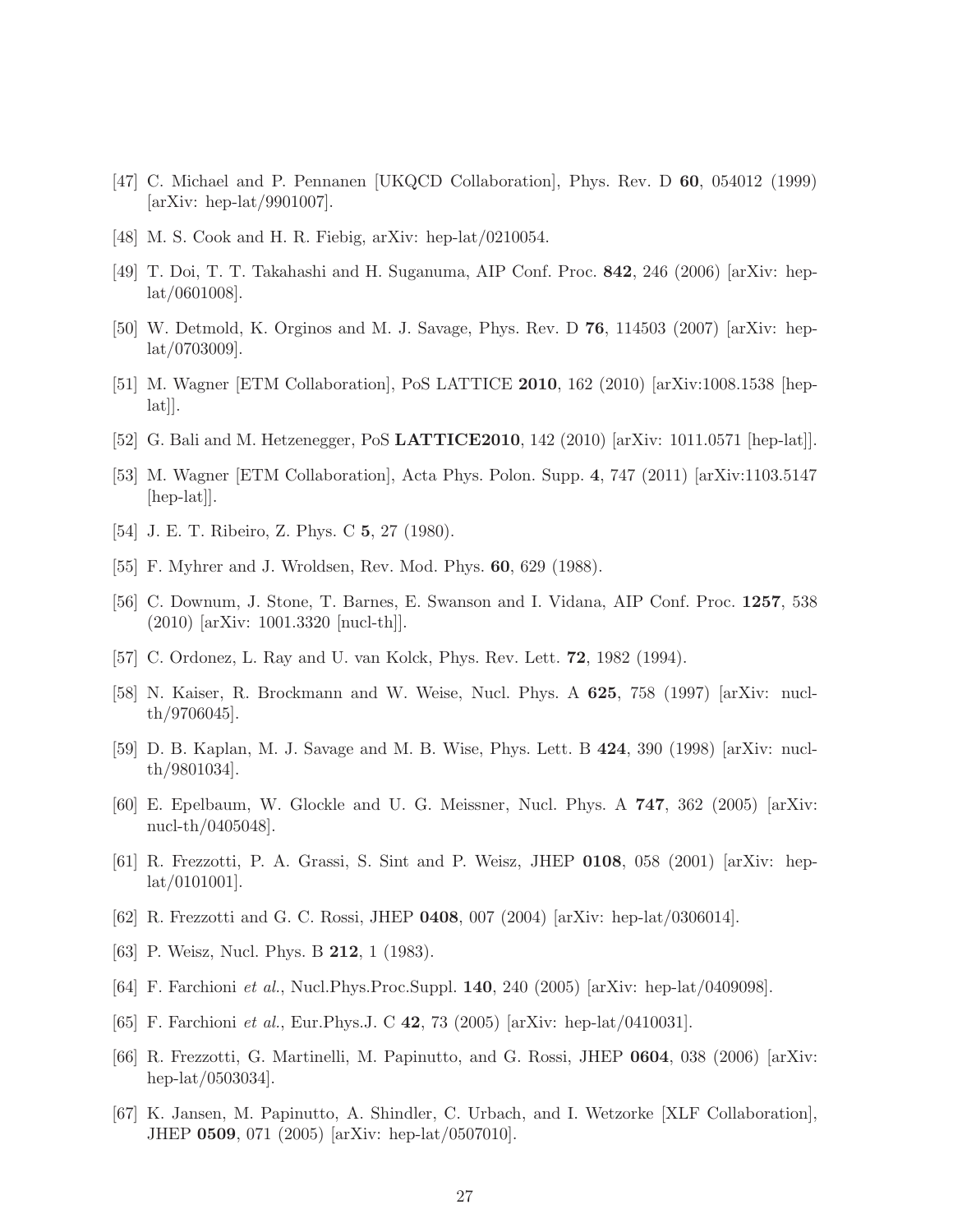- <span id="page-27-2"></span><span id="page-27-0"></span>[68] R. Baron et al. [ETM Collaboration], JHEP 1008, 097 (2010) [arXiv: 0911.5061 [hep-lat]].
- <span id="page-27-1"></span>[69] Ph. Boucaud *et al.* [ETM Collaboration], Phys. Lett. B **650**, 304 (2007) [arXiv: heplat/0701012].
- <span id="page-27-3"></span>[70] P. Boucaud et al. [ETM Collaboration], Comput. Phys. Commun. 179, 695 (2008) [arXiv: 0803.0224 [hep-lat]].
- <span id="page-27-4"></span>[71] B. Blossier et al. [ETM Collaboration], Phys. Rev. D 82, 114513 (2010) [arXiv: 1010.3659 [hep-lat].
- <span id="page-27-5"></span>[72] K. Jansen et al. [ETM Collaboration], JHEP 1201, 025 (2012) [arXiv: 1110.6859 [hep-ph]].
- <span id="page-27-6"></span>[73] K.A. Olive et al. (Particle Data Group), Chinese Physics C38, 090001 (2014).
- <span id="page-27-7"></span>[74] E. Eichten, Nucl. Phys. Proc. Suppl. 4, 170 (1988).
- <span id="page-27-8"></span>[75] E. Eichten and B. R. Hill, Phys. Lett. B 234, 511 (1990).
- [76] J. Scheunert, P. Bicudo, A. Uenver and M. Wagner, Acta Phys. Polon. Supp. 8, 363 (2015) [arXiv: 1505.03496 [hep-ph]].
- <span id="page-27-13"></span><span id="page-27-9"></span>[77] M. Kalinowski and M. Wagner, arXiv: 1509.02396 [hep-lat].
- [78] V. M. Abazov et al. [D0 Collaboration], Phys. Rev. Lett.  $99, 172001$  (2007) [arXiv: 0705.3229 [hep-ex]].
- <span id="page-27-10"></span>[79] T. Aaltonen *et al.* [CDF Collaboration], Phys. Rev. Lett. **100**, 082001 (2008) [arXiv: 0710.4199 [hep-ex]].
- <span id="page-27-11"></span>[80] K. Jansen, C. Michael, A. Shindler and M. Wagner [ETM Collaboration], JHEP 0812, 058 (2008) [arXiv: 0810.1843 [hep-lat]].
- <span id="page-27-14"></span><span id="page-27-12"></span>[81] C. Michael, A. Shindler and M. Wagner [ETM Collaboration], JHEP 1008, 009 (2010) [arXiv: 1004.4235 [hep-lat]].
- <span id="page-27-15"></span>[82] M. Albanese *et al.* [APE Collaboration], Phys. Lett. B **192**, 163 (1987).
- <span id="page-27-16"></span>[83] S. Gusken, Nucl. Phys. Proc. Suppl. 17, 361 (1990).
- [84] M. Wagner and C. Wiese [ETM Collaboration], JHEP 1107, 016 (2011) [arXiv: 1104.4921 [hep-lat].
- <span id="page-27-18"></span><span id="page-27-17"></span>[85] A. Hasenfratz and F. Knechtli, Phys. Rev. D 64, 034504 (2001) [arXiv: hep-lat/0103029].
- [86] M. Della Morte, A. Shindler and R. Sommer, JHEP 0508, 051 (2005) [arXiv: heplat/0506008].
- <span id="page-27-19"></span>[87] B. Blossier, M. Della Morte, G. von Hippel, T. Mendes and R. Sommer, JHEP 0904, 094 (2009) [arXiv: 0902.1265 [hep-lat]].
- <span id="page-27-20"></span>[88] C. W. Xiao, J. Nieves and E. Oset, Phys. Rev. D 88, 056012 (2013) [arXiv: 1304.5368  $\vert \text{hep-ph} \vert$ .